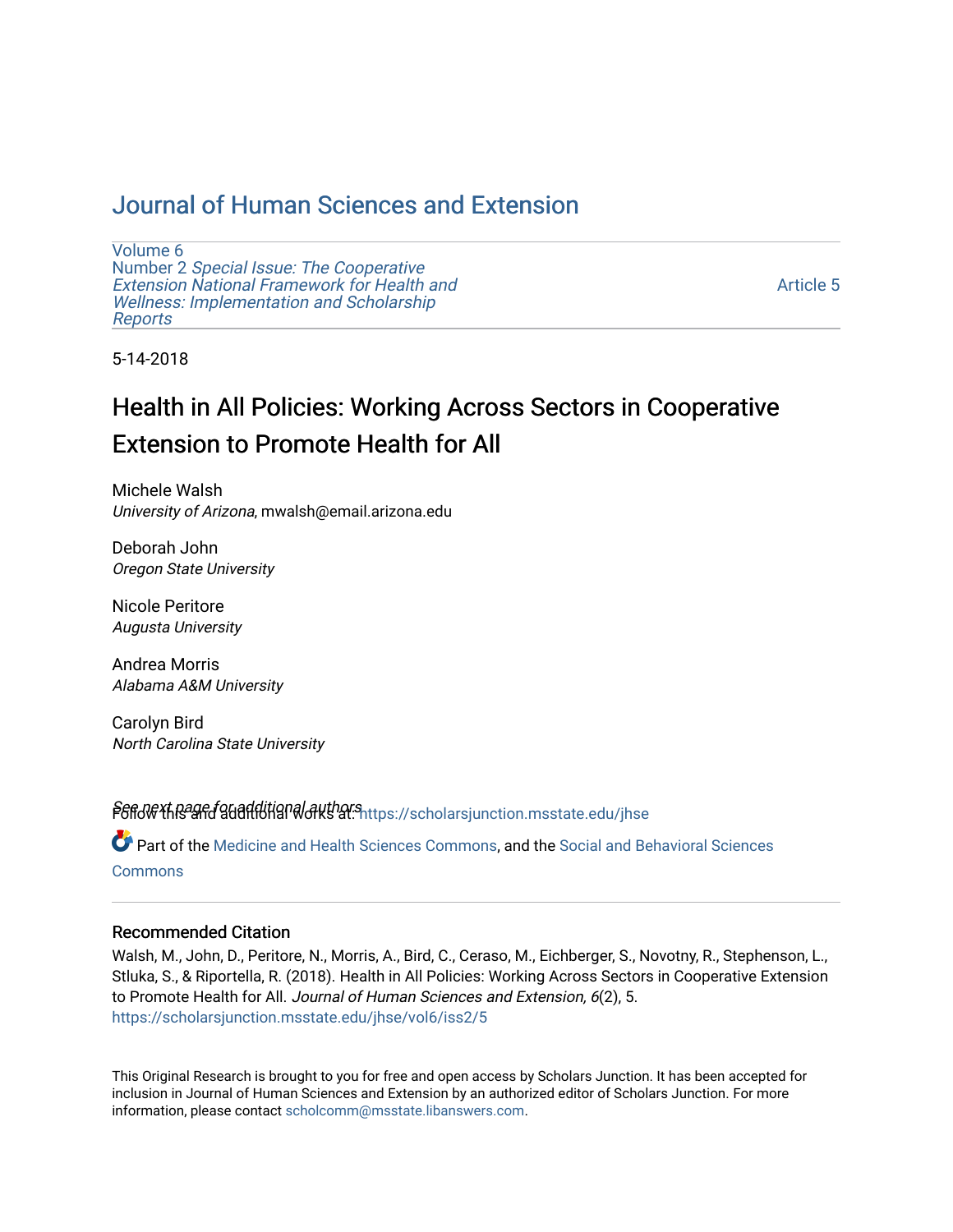## Health in All Policies: Working Across Sectors in Cooperative Extension to Promote Health for All

#### Authors

Michele Walsh, Deborah John, Nicole Peritore, Andrea Morris, Carolyn Bird, Marion Ceraso, Sarah Eichberger, Rachel Novotny, Laura Stephenson, Suzanne Stluka, and Roberta Riportella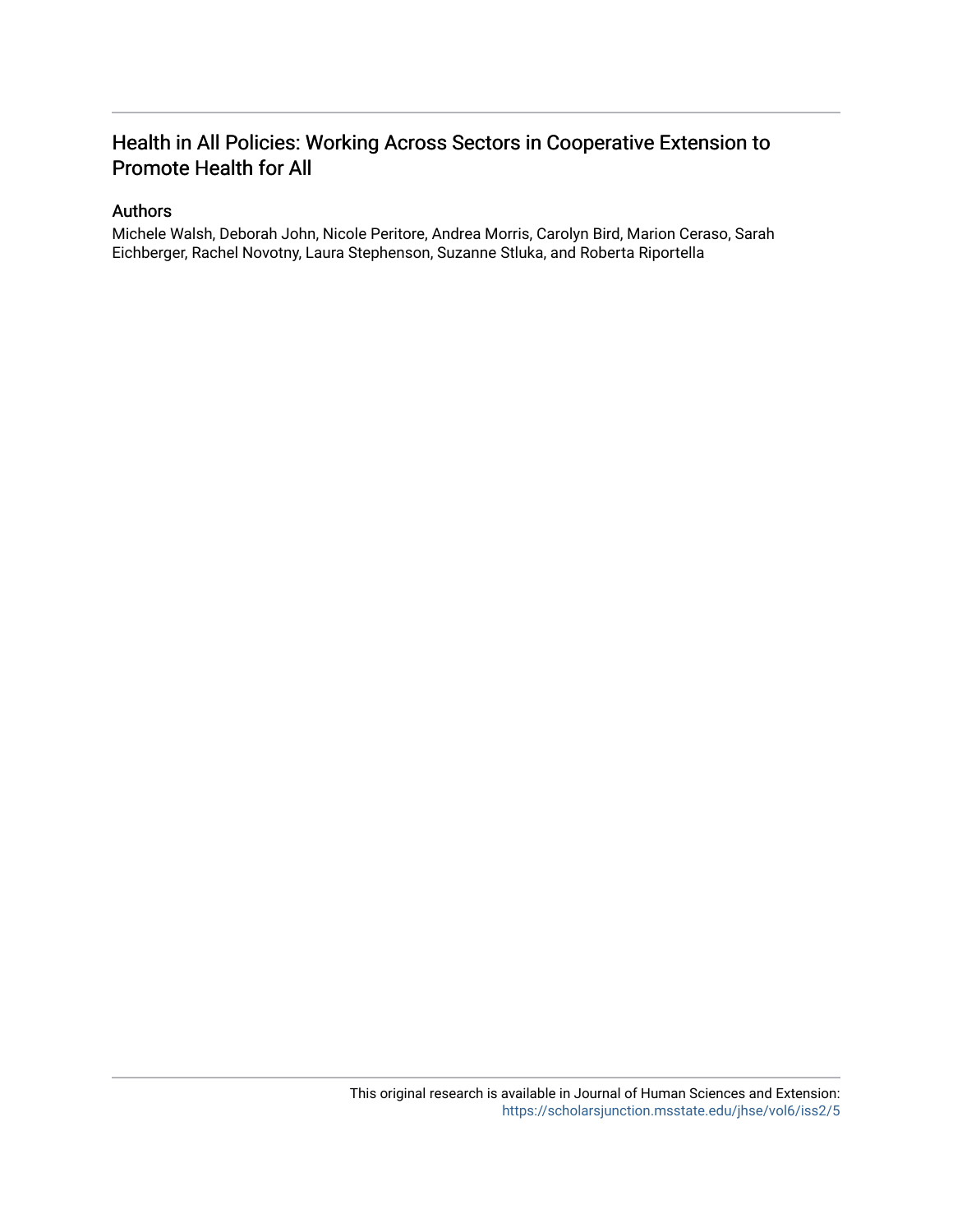# **Health in All Policies: Working Across Sectors in Cooperative Extension to Promote Health for All**

**Michele Walsh** *University of Arizona*

**Deborah John** *Oregon State University*

**Nicole Peritore** *Augusta University*

**Andrea Morris** *Alabama A&M University*

**Carolyn Bird** *North Carolina State University*

> **Marion Ceraso** *Oregon State University*

**Sarah Eichberger** *Michigan State University*

**Rachel Novotny** *University of Hawaii*

**Laura Stephenson** *University of Tennessee*

**Suzanne Stluka** *South Dakota State University*

> **Roberta Riportella** *Oregon State University*

Direct correspondence to Michele Walsh at mwalsh@email.arizona.edu

Journal of Human Sciences and Extension Volume 6, Number 2, 2018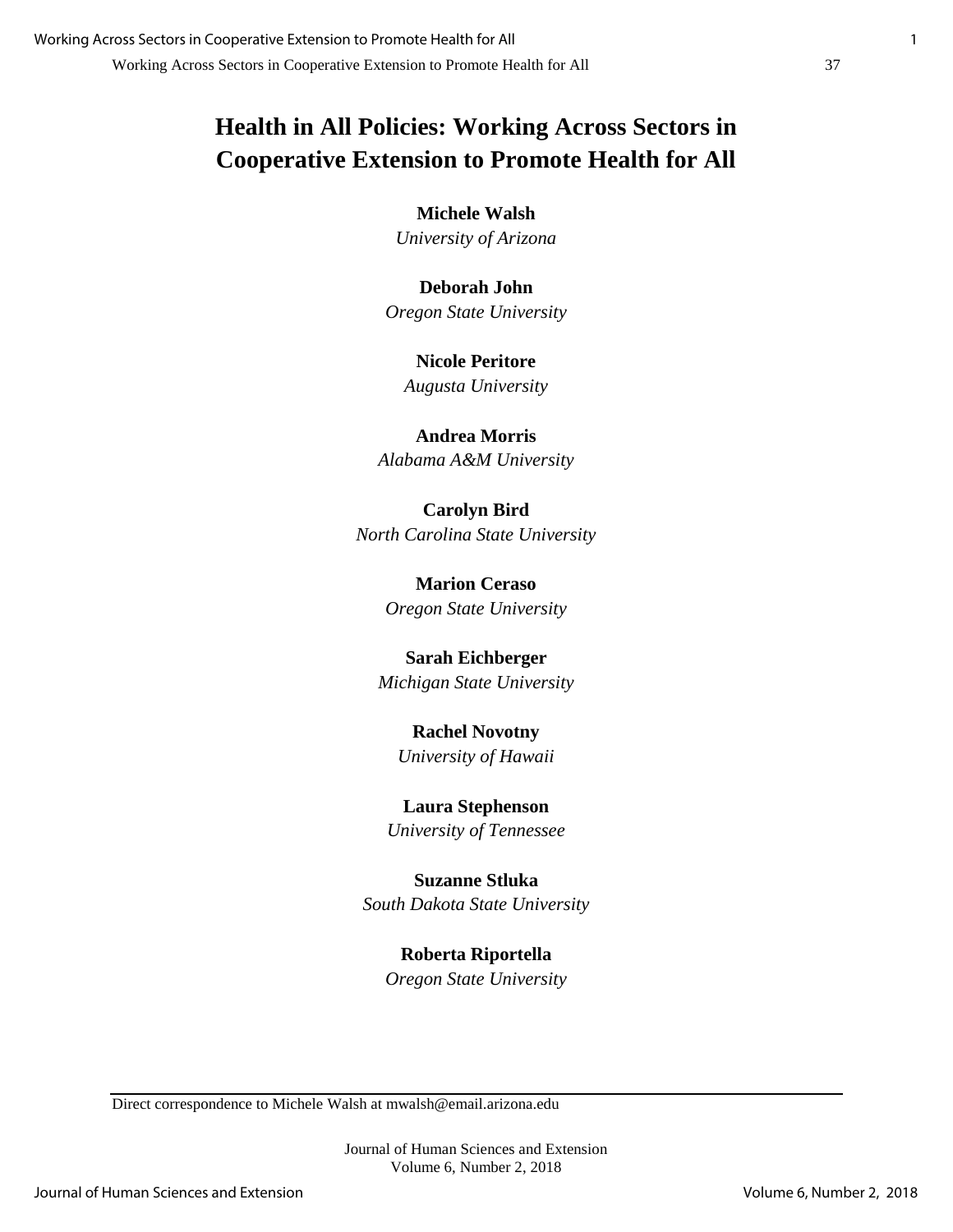*A Health in All Policies approach engages cross-sector stakeholders to collaboratively improve systems that drive population health. We, the members of the Extension Committee on Organization and Policy (ECOP)'s Health in All Policies Action Team, propose that adopting a Health in All Policies approach within the national Cooperative Extension System will better prepare us to contribute meaningfully to improving the nation's health. We first explain the Health in All Policies approach and argue for why and how it is relevant for Extension. We then present insights gathered from Extension Family and Consumer Sciences program leaders and state specialists to assess whether national and state leadership are poised to adopt a Health in All Policies approach within their affiliated programs. Although participant leaders saw the value of the approach in contributing to population health improvement, they generally saw the Extension system as having lower levels of readiness to adopt such an approach. Six themes emerged as ways to increase Extension's engagement in Health in All Policies: a paradigm shift within Extension, professional development of competencies, transformational leaders and leadership support, continued and new partnerships, information access for all levels and disciplines of Extension, and developing familiarity with the use of a health equity lens. We provide examples of some areas where Extension is already engaged in this work and make suggestions for next steps.*

*Keywords:* Cooperative Extension, Extension, Health in All Policies, health equity, cross-sector collaboration, Health and Wellness Framework, ECOP Action Teams

#### **Introduction**

Health in All Policies is a "collaborative approach to improving the health of all people by incorporating health, equity, and sustainability considerations into decision-making across sectors and policy areas" (Rudolph, Caplan, Mitchell, Ben-Moshe, & Dillon, 2013). National and international public health organizations, such as the American Public Health Association (APHA, 2017), Centers for Disease Control and Prevention (CDC, 2016), and World Health Organization (WHO, 2017), regard Health in All Policies as a best practice for improving population health outcomes, and it has been adopted broadly (Rudolph et al., 2013).

The Health in All Policies Action Team was formed in 2015 as one of five Extension Committee on Organization and Policy (ECOP) Action Teams established to support a health implementation process for Cooperative Extension (Extension). The charge for the Health in All Policies Action Team arose from ECOP recognition that: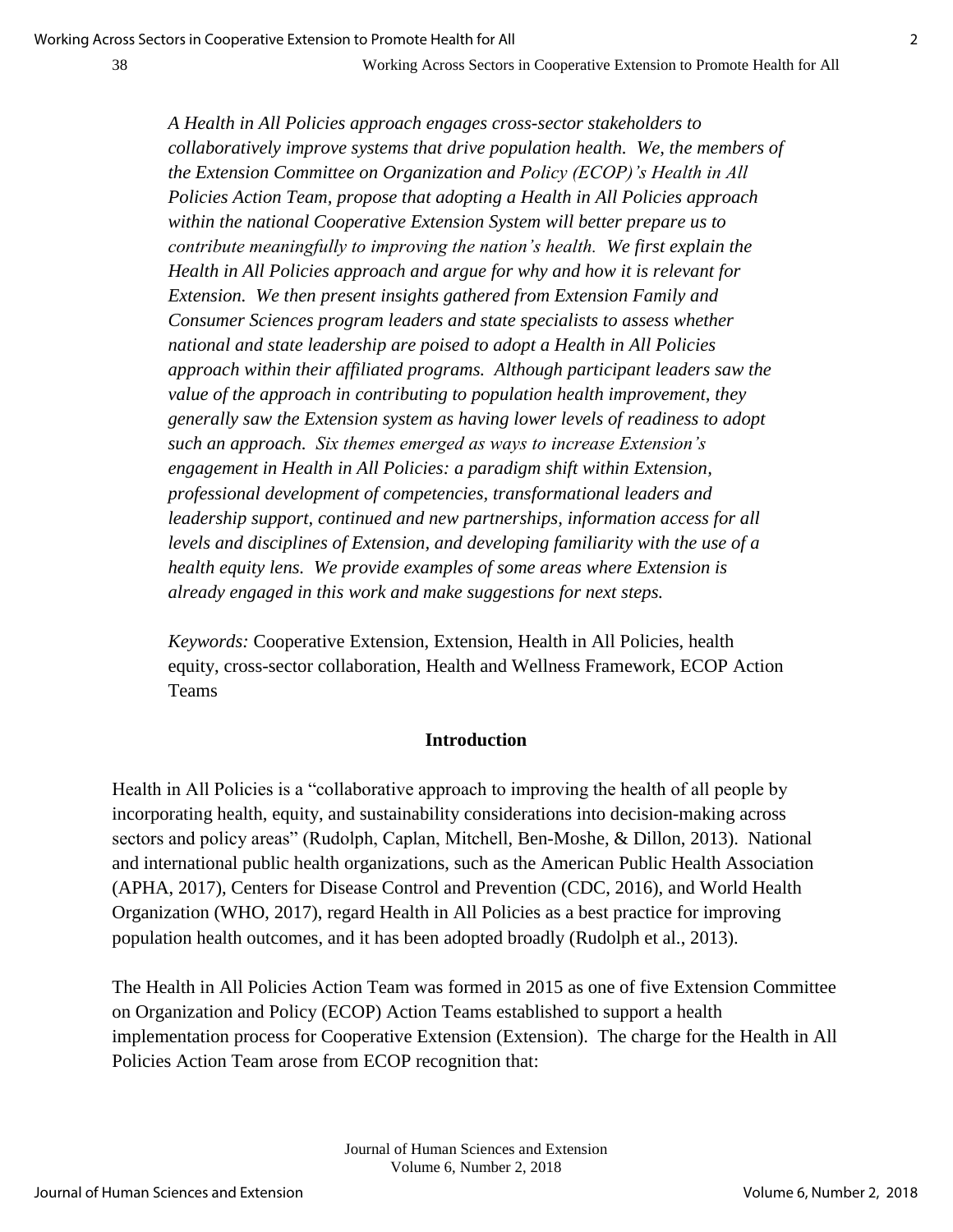improving population health will require collective resolve and action to address the social, economic, and environmental determinants of health. For Extension, it will also mean working in new ways to inform decisions about policy. It means working at the outer rings of a socio-ecological model, shaping the context in which people grow, learn, work, and play. Through health policy issues education, we inform and assist individuals and groups as they struggle to make decisions about the health issues that affect them and their communities. (ECOP, 2015, p. 2)

We identified the Health in All Policies approach as a potential framework to fulfill that charge. Through this paper, we intend to substantiate our recommendation that the national Cooperative Extension System should adopt a Health in All Policies approach, with delivery locally through state Extension programs, to better prepare Extension to contribute meaningfully to improving the nation's health.

Certain Extension program areas are traditionally aligned with health, such as Family and Consumer Sciences and 4-H Healthy Living. However, other program areas, such as Agriculture and Natural Resources, also have substantial health impacts. Increasing agricultural yield, for example, may have implications for farmworker health and safety, including occupational injuries, pesticide exposure, long hours, and other potential individual and community-level health effects. A Health in All Policies approach requires actively engaging those sectors not traditionally considered as part of the health landscape and proactively considering the effects of their programs and policies (Rudolph et al., 2013).

By leveraging Extension's role and capacity to work across sectors in communities, as presented in the Cooperative Extension's National Framework for Health and Wellness (Rodgers & Braun, 2015), and by fostering a new lens that considers health, equity, and sustainability in all policies and programs, Extension will be positioned to better serve local communities. Extension can emerge as a valued partner and leader in shaping policies, systems, and environments that support the health of populations, places, and economies and assure healthy choices and contexts in which people live, learn, work, and play.

## **Environmental Context and Health**

It has been long known that human health is determined by a variety of biological and behavioral factors, including individual choices that help or harm health immediately or chronically over the life course (Bickenbach, 2015). We now realize that the environmental context, the places and conditions to which people are regularly exposed, substantially contributes to health outcomes as well. The quality of air, soil, and water that surround us are part of that context and affect human health, with the human influences on the environment, the structural and social features, also having health ramifications (WHO, 2008).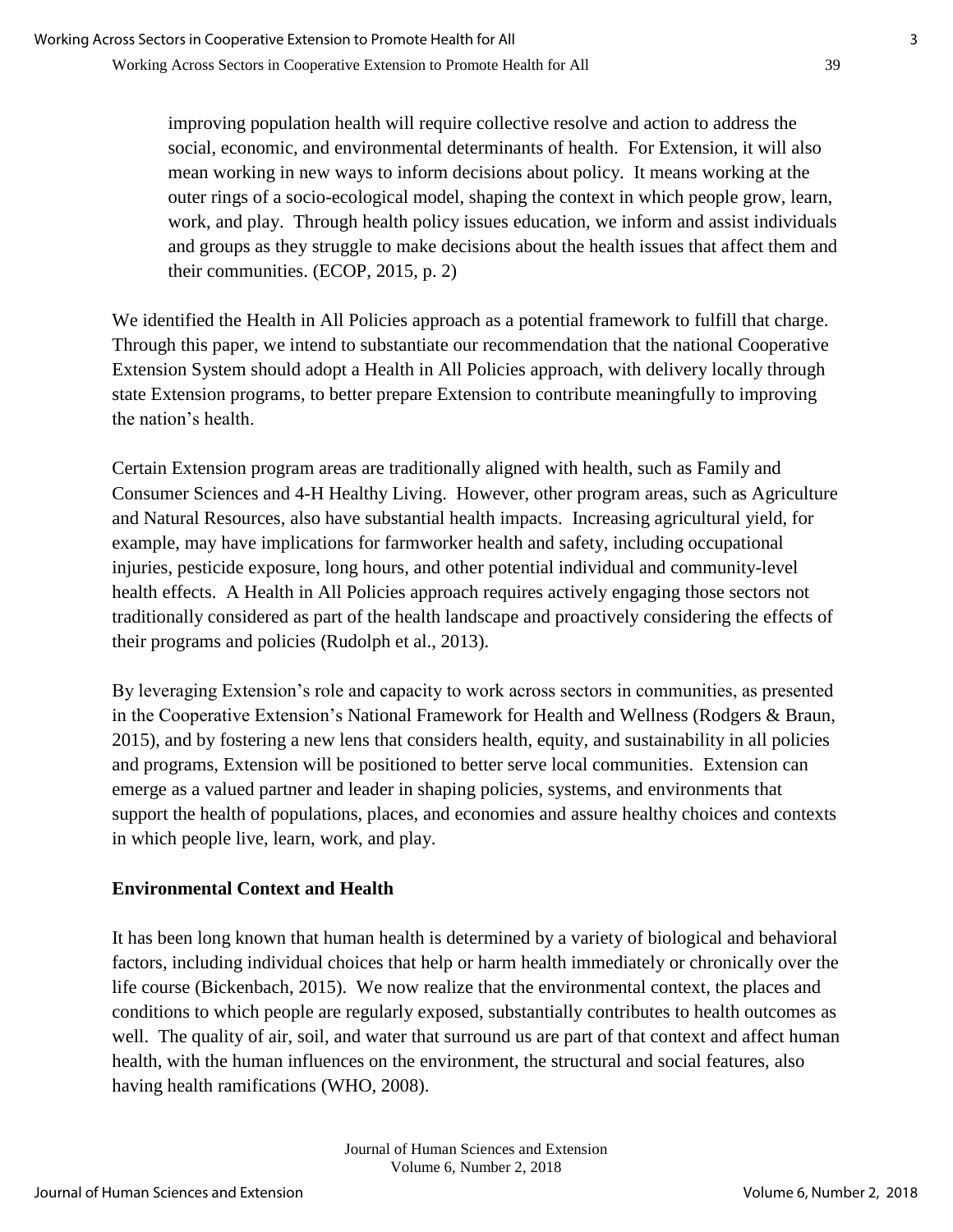The structural (human-constructed) or "built environment" includes the design of and the ways that developed land is used and has great impact on health behaviors and health outcomes (CDC, 2011). This is reflected in the spatial patterning of health outcomes (Kawachi & Subramanian, 2007; LaVeist, Pollack, Thorpe, Fesahazion, & Gaskin, 2011) and in socioeconomic, racial, and ethnic health inequalities (Bleich, Jarlenski, Bell, & LaVeist, 2012; LaVeist et al., 2011; Marmot, 2005).

We have learned that social, cultural, physical, economic, and geographic environments, the social determinants of health, have a greater influence than medical care on how long and how well people live (McGinnis, Williams-Russo, & Knickman, 2002). Brownell and colleagues (2010) explain that although people are responsible for their individual choices, defined as the habitual decisions that affect their health, these choices are made and habits are influenced by the social, cultural, and environmental contexts in which choices are enacted. These contexts are strongly influenced by national and state government policies, as well as policies formed by local leaders – city planners, employers, school districts, public service agencies, and community organizations. These policy choices shape the social determinants of health and resource systems that either contribute to or detract from health equity (Brownell et al., 2010). For example, populations that have easy access to safe places to walk; convenient and affordable recreational facilities; public transportation connectivity; and live in well-planned, mixed-land use communities are more physically active than those without such built environment features (Auchincloss & Diez Roux, 2008; Galvez, Pearl, & Yen, 2010; Sallis & Glanz, 2009). The widespread lack of such environmental elements is thought to be a contributing factor in the U.S. obesity epidemic (Galvez et al., 2010; Sallis & Glanz, 2009).

Similarly, school and work environments can affect diet; physical activity; and the use of tobacco, alcohol, and other drugs (Katz, 2009). In schools, health is influenced by school food service menus, vending machines, recess access, and health and physical education. Workplaces affect health through workplace safety, access to healthcare, on-the-job physical demands, and stress.

#### **Considering Policies and Policymakers**

A Health in All Policies approach acknowledges that decisions made and programs implemented, even those not shaped within the traditional health sector, have the potential to impact human health, both positively and negatively (Rudolph et al., 2013). As Rudolph and colleagues (2013) noted, adopting such an approach requires raising awareness across sectors and among decision makers to a cursory understanding of this reality at a minimum, and preferably, a deeper understanding of the import of this perspective. Such awareness can lead to proactively incorporating health considerations into the decision-making process in order to maximize positive and minimize negative human health impacts (Rudolph et al., 2013).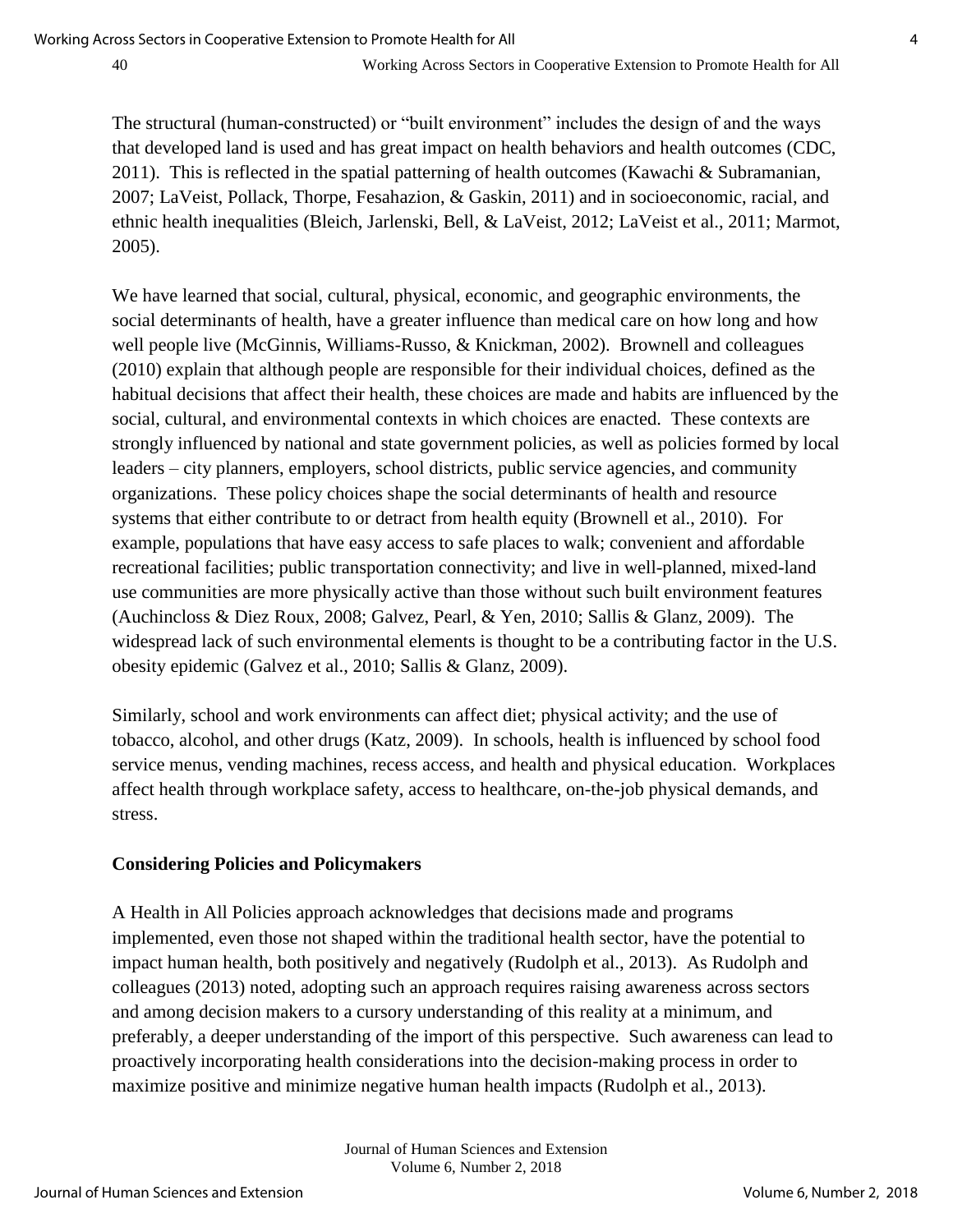A foundational goal of Health in All Policies is that decision-makers, from all sectors and at every level, understand their sector's broad influences on health and the disparate health consequences of various policies during the program or policy development process (Association of State and Territorial Health Officials [ASTHO], 2013). Health in All Policies work is structured through the collaboration of "usual" and less traditional partners. The usual partners are the health sector entities, such as healthcare systems, public health, human service, and healthy people organizations and agencies. The less traditional are the public and private, organizational and governmental agencies that have not traditionally considered health impacts, such as land use, planning, transportation, housing, industry, business, economic, and environmental sectors (APHA, 2017; WHO, 2017).

Health in All Policies collaborations can build upon previous public health policy efforts, such as water fluoridation (engaging local water districts), tobacco restrictions (engaging business/industry and local/state governments), seatbelt and child restraint requirements (engaging industry, transportation, state governments, and local law enforcement), and school policies that require physical activities for students (engaging government, agriculture, and education at national, state, district, and school levels) (Rudolph et al., 2013).

In response to complex contemporary health issues, siloed resource systems, and shrinking budgets, Health in All Policies provides an approach that engages across sectors and stakeholders to collaboratively improve systems and optimize significant drivers of population health, equity, and sustainability.

As communities are asked to do environmental impact assessments before moving ahead with a project, health impact assessments, a tool of Health in All Policies work, can be completed to encourage these collaborations and promote a system perspective about health (ASTHO, 2013). The semi-structured, health impact assessment process can compel the players to acknowledge the possible future and past impacts of their activities on health, mitigating the negative health impacts of policies already in place while constructing new and better policies to encourage positive health outcomes (ASTHO, 2013).

## **Health in All Policies and the Role of Cooperative Extension**

For over 100 years, the Cooperative Extension Service has been a national, multisectoral system (U.S. Department of Agriculture [USDA], n.d.). The Cooperative Extension Service (CES) works broadly, through its own programs and policies and as a public organizational partner, toward strengthening agricultural and rural economies; enhancing natural resource ecosystems; and developing healthy consumers, families, and youth. As the outreach arm of public, Landgrant Universities (LGU), Extension translates research into informational and educational resources in each state and territory across the U.S. Within states, place-based educators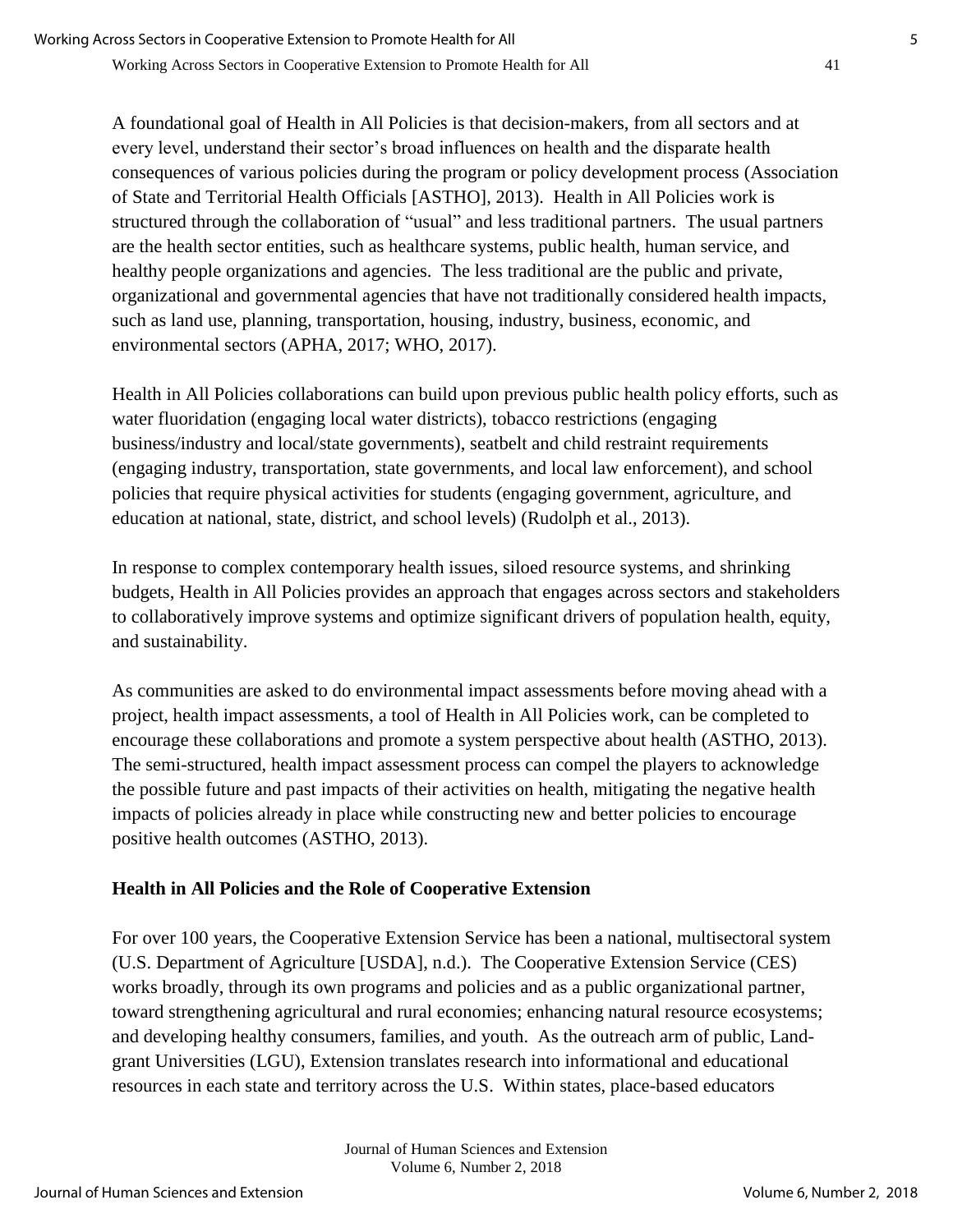working directly with communities have developed strong, enduring relationships. These relationships include providing trusted information, consistent engagement, and reporting impacts (USDA, n.d.).

Successful Health in All Policies initiatives have several factors in common. These factors include promoting health, equity, and sustainability; supporting intersectoral collaboration; benefiting multiple partners; engaging stakeholders; and creating structural or process changes (Rudolph et al., 2013). Each of these is aligned with how Extension ordinarily operates. Extension efforts often focus on various dimensions of human health and development, striving to be equitable and sustainable. Many of Extension's programs and programming innately have these core health promotion and intersectoral elements, involving multiple stakeholders to target agriculture, food and nutrition, positive youth development, career and economic development, public lands use, and natural resources and ecosystems.

Additionally, Extension has the infrastructure and network to engage communities in uncovering how policies are developed and in learning how implemented policies can affect their health and equity. Extension can build upon its current expertise and ways of working in communities to create the potential for it to be an influential organizational leader in solving the "wicked" and interrelated population health challenges we face today. For example, Extension professionals could educate communities about the various micro-, meso- and macro-level policies that shape the environmental context of our communities that differentially impact residents. Those professionals can also conduct research-based assessments of health impacts to more fully inform the understanding of that environmental context. Finally, Extension can facilitate more engaged public policy discussions to sustain the conversation around potential population health, equity, and sustainability outcomes of local, state, and national policy agendas.

Therefore, in theory, CES is poised to engaged in Health in All Policies initiatives. Our questions are whether Extension faculty and staff are aware of the Health in All Policies approach and whether they feel prepared and motivated to engage with it.

To help answer these questions, the Health in All Policies Action Team gathered insights from Extension Family and Consumer Sciences (FCS) program leaders and FCS and Nutrition state Extension specialists to assess whether national and state Extension leaders were ready to adopt a Health in All Policies approach within their affiliated programs. The intent was to gather information to identify barriers and facilitators to adopting a Health in All Policies approach in the Cooperative Extension System, beginning with the program areas more traditionally associated with health. This approach was taken to help develop Extension-specific examples and talking points that could be incorporated into assessments and education across the program areas that may be less familiar with considering their programming in health-specific terms.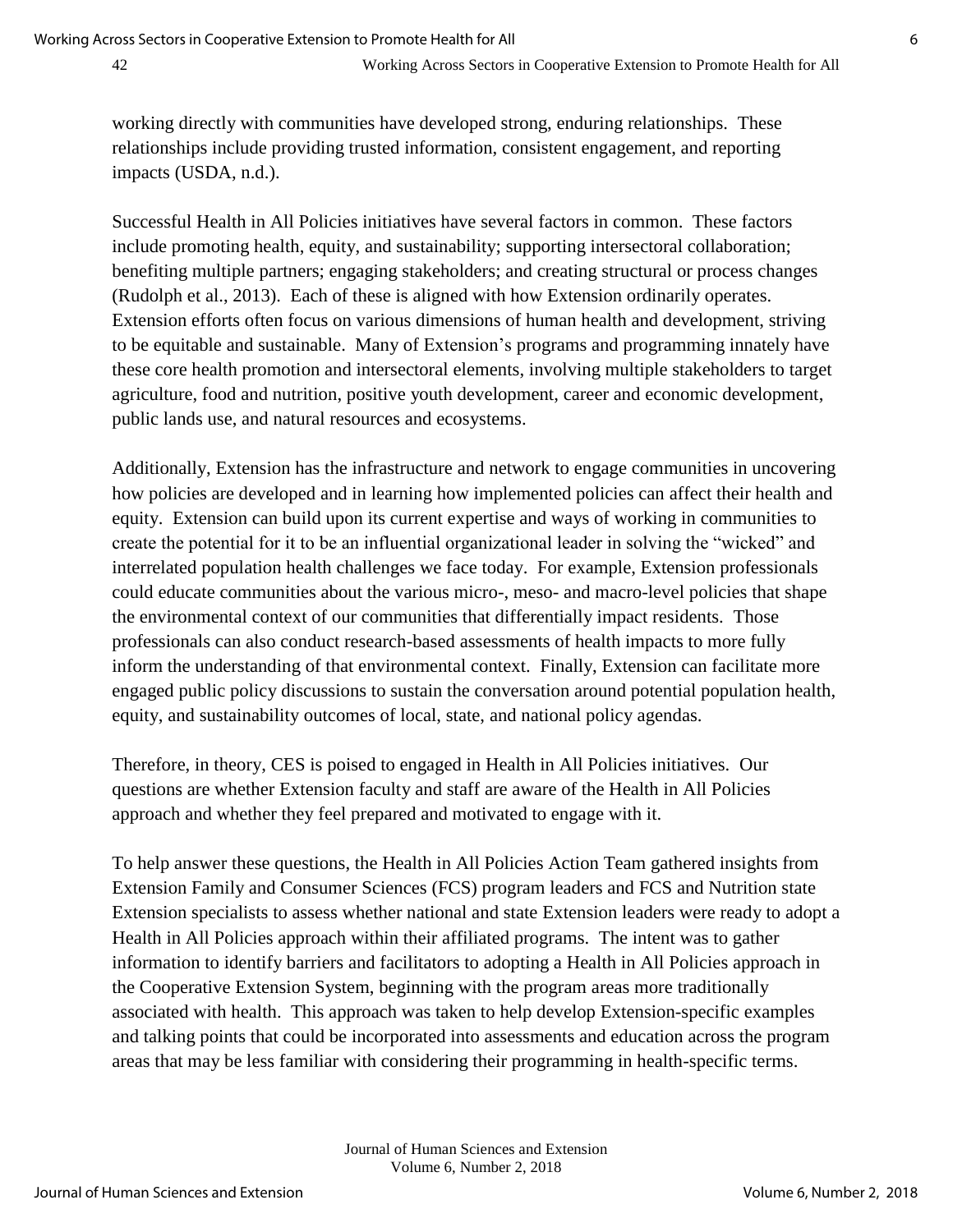#### **Methods**

We used a two-step process to establish awareness and shared meaning about Health in All Policies and then to gather insights to inform future actions and efforts to implement the approach. As a first step towards raising awareness, one of this paper's authors produced an interactive, informational webinar, Building Cooperative Extension's Capacity to Support Health in all Policy Issues Education: A Case for Strategic Planning (John, 2015), which was presented via eXtension's Creating Healthy Communities Community of Practice (CoP) in October of 2015.

Participants included over 35 national and state FCS-affiliated program leaders who had been invited by email to participate in advance of the 2015 annual meeting of the National Extension Association of Family and Consumer Sciences (NEAFCS). The presentation included an overview of why Extension needs to work effectively across social ecological levels; how policy, systems, and environmental strategies can help us do so; and how a Health in All Policies approach is aligned with and can be embedded in Extension work.

#### **Data Collection**

A follow-up in-person session was held the following month at the 2015 NEAFCS annual meeting in West Virginia. Three Health in All Policies Action Team members used the webinar content as an informational prompt to facilitate discussion among over 50 state FCS program leaders, state FCS specialists, and national USDA FCS program leaders. In small groups, the participants responded to the following four open-ended questions developed by the Health in All Policies Action Team to elicit awareness of Health in All Policies and to inform efforts to implement the approach across Extension:

- (1) What is needed to equip FCS program leaders, and state and county staff with knowledge, skills, and attitudes around health policy (multisector partnership, policy conversations, population health/health disparities, etc.)?
- (2) What is needed to foster sustainable networks for Extension peer mentoring and professional development related to this topic?
- (3) What is needed to connect state/regional efforts and outcomes to the ECOP Health in All Policies work group to strengthen the visibility and value of Extension in this area?
- (4) What is needed to develop methods and metrics for evaluating outcomes and impacts – redefining the national FCS indicators for reporting program success?

Group facilitators transcribed all responses collected during the discussion.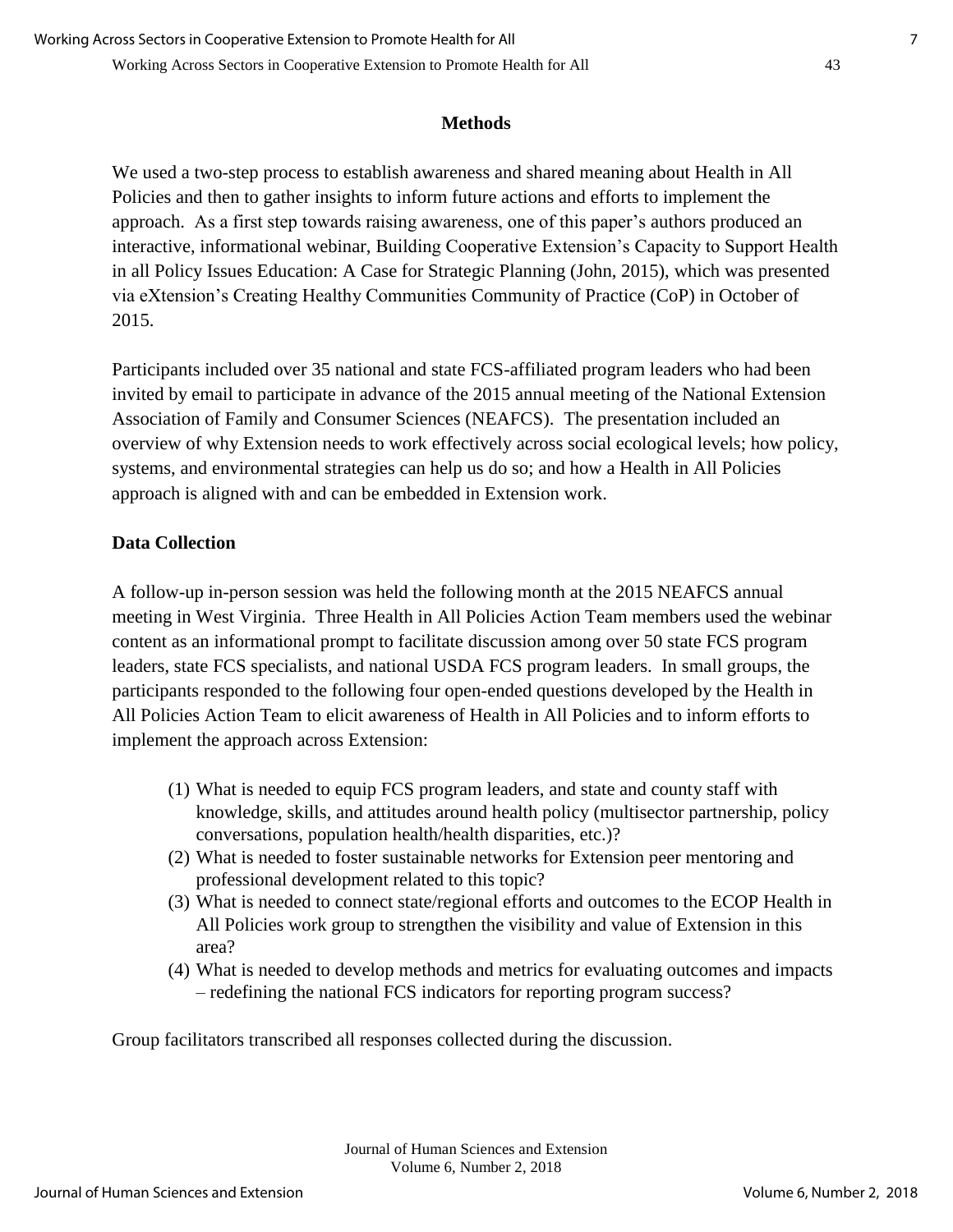#### **Data Analysis**

After the meeting, Health in All Policies Action Team members coded the transcripts across six dimensions of Extension's "community readiness" for adopting a Health in All Policies approach: knowledge of issue, current efforts, knowledge of efforts, available resources, community climate, and leadership (Edwards, Jumper-Thurman, Plested, Oetting, & Swanson, 2000). Using the Edwards et al. (2000) framework, qualitative indicators were organized into a 9-level, criterion-anchored rating scale ranging from 1 (no awareness by community or leaders as an issue) through 9 (high level of community ownership). Figure 1 illustrates the nine levels of this scale.





#### **Results**

As shown in Table 1, FCS leaders perceived the Extension system as currently having low levels of readiness to adopt Health in All Policies as an approach to contribute to population health improvement in the communities Extension serves. Based on grouping of coded indicators, knowledge-related dimensions emerged lowest, around level 2 of the readiness scale or Denial/Resistance, defined as little recognition of the issue across the system. The available resource dimension emerged highest at near level 4 or Preplanning, where importance is acknowledged, but knowledge and resources are limited.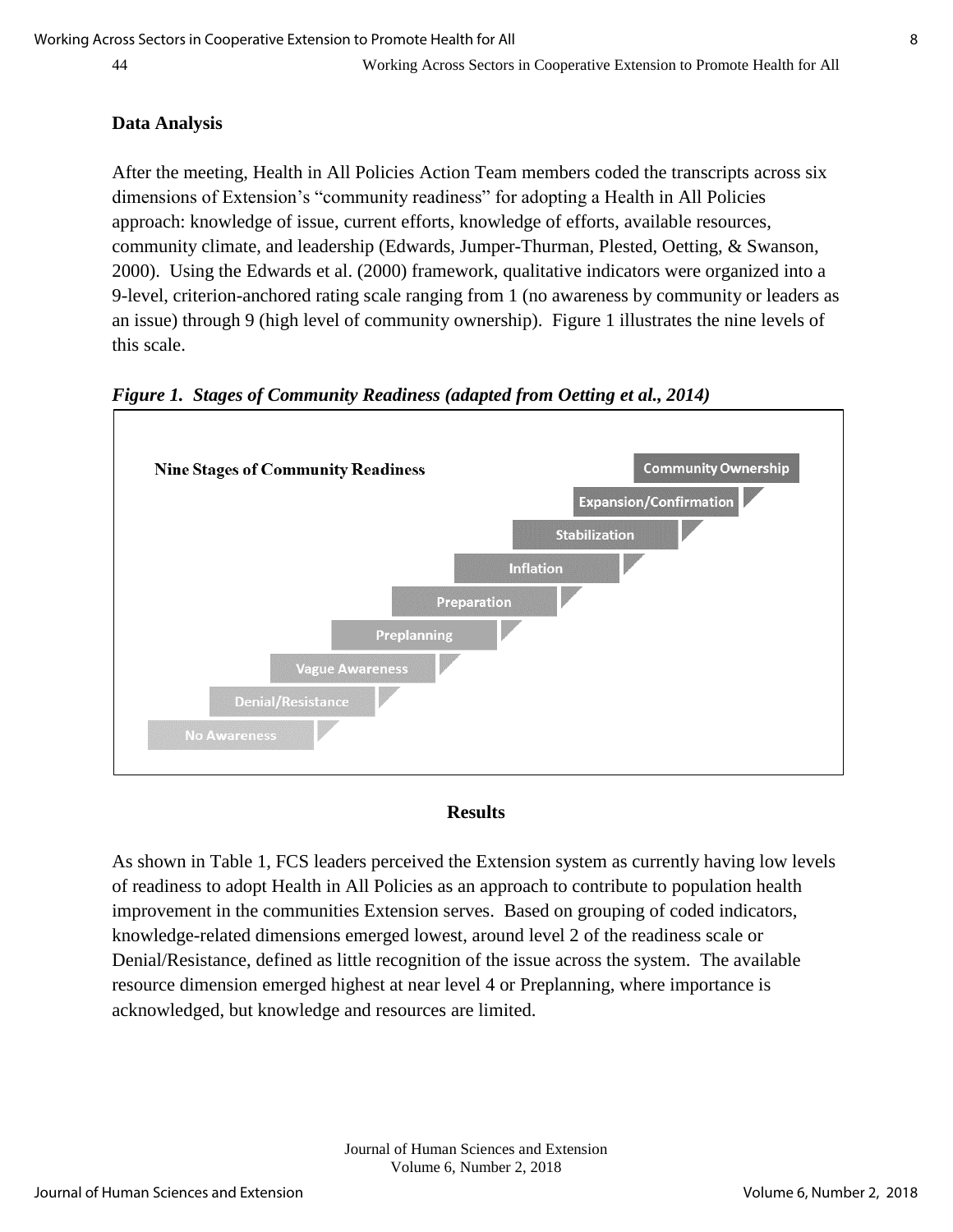Working Across Sectors in Cooperative Extension to Promote Health for All 45

| <b>Dimension</b>                                                  | <b>Readiness Score</b> |
|-------------------------------------------------------------------|------------------------|
| $A -$ Current Efforts                                             | 2.75                   |
| $B -$ Knowledge of Efforts                                        | 2                      |
| $C$ – Leadership                                                  | 3                      |
| $D$ – Climate/Attitude                                            | 2.5                    |
| $E -$ Knowledge of Issue                                          | 1.75                   |
| F – Available Resources                                           | 3.75                   |
| <b>Overall Community Readiness</b><br>(average of all dimensions) | 2.6                    |

 *Table 1. Community Readiness Ratings across Categories*

Key for Readiness Score Scale: 1-No Awareness, 2-Denial/Resistance,

3-Vague Awareness, 4-Preplanning, 5-Preparation, 6-Initiation,

7-Stabilization, 8-Expansion/Confirmation, 9-Community Ownership

Overall, Extension community readiness to adopt a Health in All Policies approach was determined to be near level 3, a vague awareness of Health in All Policies, but with limited knowledge and no immediate motivation to act.

Health in All Policies team members also independently and iteratively coded the transcripts by using directed content analysis to identify emergent themes that reflected perceived resources and capacity to address Health in All Policies within Extension (Hsieh & Shannon, 2015). Six themes were identified that aligned with the resource and capacity components of community change. The following six themes are areas Extension would need to address in moving towards adopting a Health in All Policies approach: (1) a paradigm shift within Extension, (2) professional development of competencies, (3) transformational leaders and leadership support, (4) continued and new partnerships, (5) information access for all levels and disciplines of Extension, and (6) developing familiarity with the use of a health equity lens.

#### **Paradigm Shift**

Although a Health in All Policies approach is consistent with much of how Extension works, moving from working on behavior change through direct education to working to change the behavioral context and systems was seen by participants as a deep shift that would require developing a system-wide shared vision and value for this new way of working. The metrics Extension uses to measure success are all directed towards individual behavior change, rather than toward context and system level change.

Participants felt it would be necessary to develop a common language and understanding about the meaning of a number of terms and activities. This included unpacking the definition of health as multidimensional (i.e., physical, mental, social, behavioral, cultural, etc.), clarifying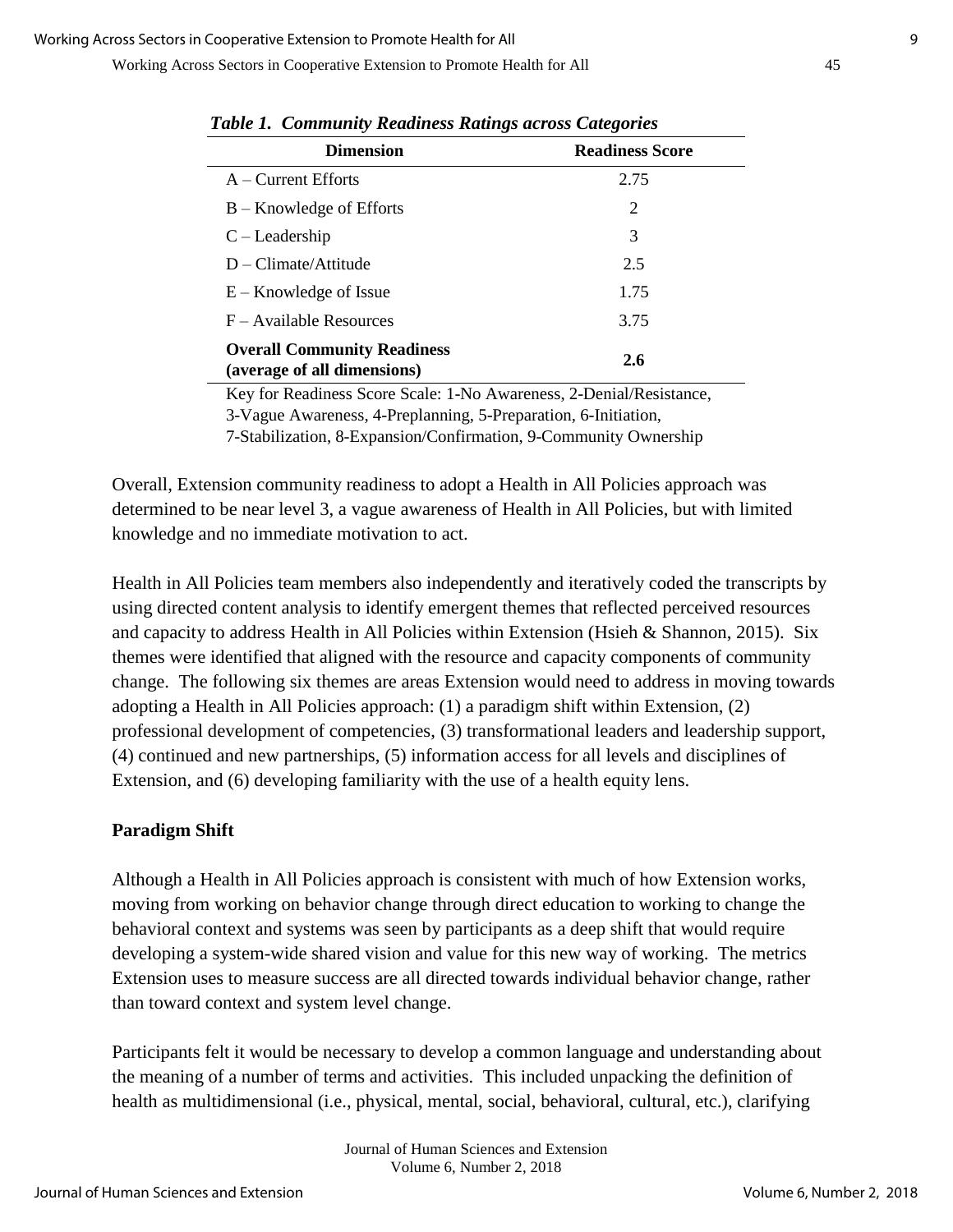what is considered policy work (i.e., not all policy is legislative policy [big P] and much is locally and organizationally [little p] instituted), operationalizing "health equity lens," and clarifying how advocacy differs from lobbying and builds on our educational model. They noted that "health" would need to be integrated explicitly as an objective into national, regional, and state Extension strategic plans in order to justify resource allocation and funding for Health in All Policies activities.

#### **Professional Development of Competencies**

Participants explained that moving to a Health in All Policies perspective would require a substantial investment of resources to ensure that personnel within the Extension system develop competencies appropriate to their positional levels across all categories of skills needed for impactful population health work. These included recruiting and retaining people with specific expertise in health and public health; building on the facilitation, planning, and evaluation skills of existing personnel through trainings and with capacity-building tools; increasing the level of health and policy literacy within Extension; prioritizing time for planning, training, and taking action; and identifying appropriate funding mechanisms. This new area of professional development will require identifying where there is already expertise within the Extension system and connecting with external experts at the local, state, and national levels.

#### **Transformational Leaders and Leadership**

Support from leaders and administrators at all levels of Extension and the LGU system was seen as crucial for action and success. They were seen as keys to providing clarity for Extension's role in policy, systems, and environment work and to galvanizing state-level stakeholders in support of the effort. Although only FCS leaders took part in the discussion, participants recognized the need to engage leaders from across program areas (i.e., youth development, nutrition, agriculture and natural resources, community development, among others) and from across academia (particularly in public health) as advocates. Leaders were seen as key voices to explain this shift in thinking, to allocate resources and expertise, and to provide strategic guidance for helping efforts to be proactive rather than reactive.

#### **Partners/Collaborators and Partnerships**

Because the Health in All Policies framework is a collaborative process at its core, participants noted the need to identify cross-sector and cross-Extension stakeholders with shared values and priorities. These include academic partners with expertise in Health in All Policies work, as well as community partners at all levels, including regional and multi-state. Partnerships could benefit from contracts, memorandums of understanding, interagency agreements, and the like to formalize collaborative efforts. Local level collaborators, such as community and neighborhood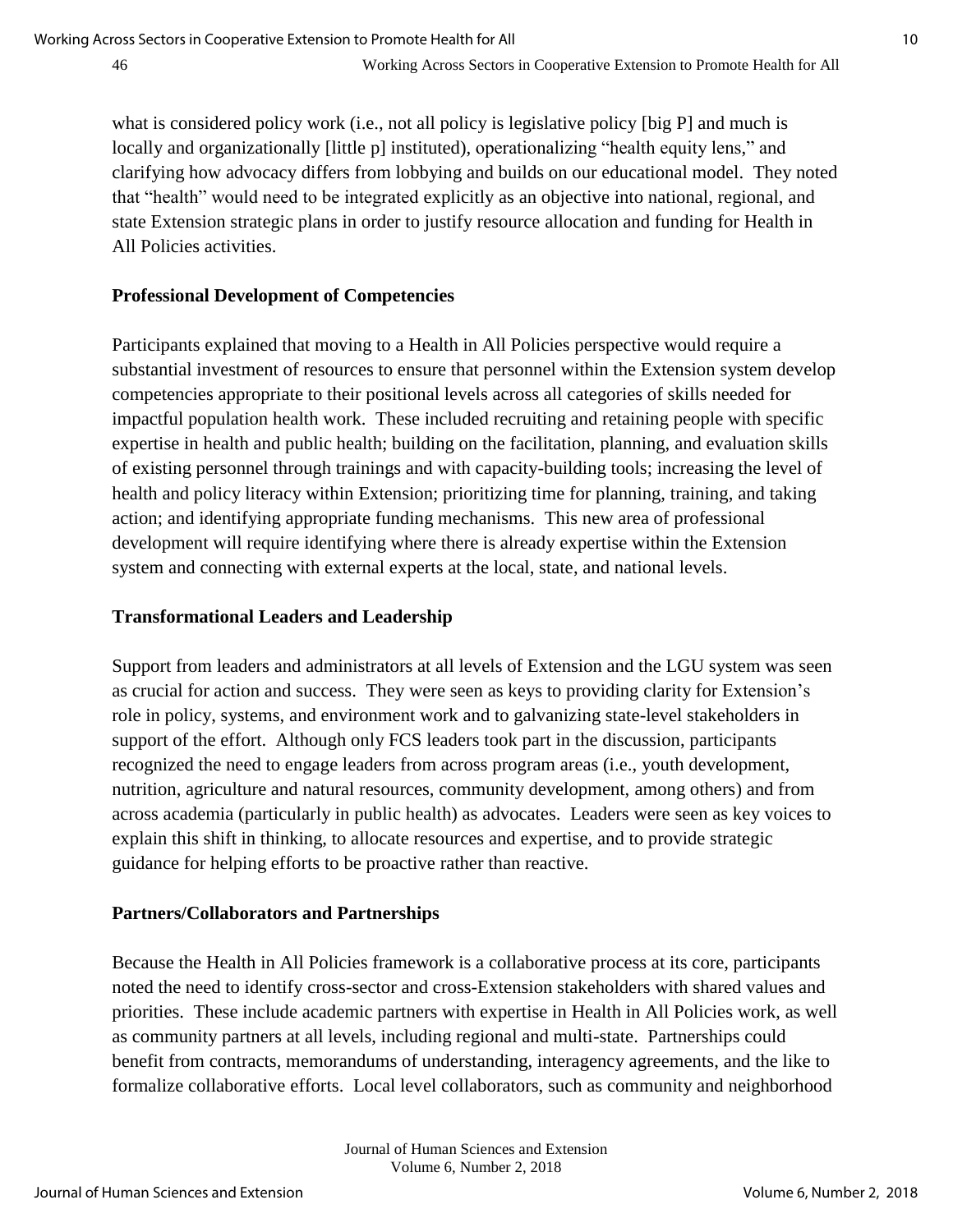organizations who are those most proximal to the more traditional Extension audiences, were seen as key partners. FCS leaders suggested seeking funds collaboratively as a way to help assure the partnership is recognized. County government partners also play a crucial role partly because of the current funding model that has counties sharing responsibilities for financially supporting local Extension offices. Therefore, county governmental partners would both need to understand and value a Health in All Policies approach for it to be successful.

## **Communications/Information Access**

Shared language and clear and efficient communications were noted as essential for effective adoption and implementation of a Health in All Policies approach. Participants stated that there will need to be both internal mechanisms for sharing information about efforts within programs, across the Extension system, and within the USDA National Institute of Food and Agriculture, as well as external academic and practice-based dissemination of strategies, and broader external marketing campaigns to communicate health-focused priorities to stakeholders.

## **Health Equity Lens**

Participants saw Health in All Policies as an approach requiring familiarity with social determinants of health, new metrics related to systems-level outcomes of policy action, as well as collective impact. This new way of working will also require information about, access to, and competency with population-level behavioral data and other large-scale data sources (such as epidemiological data, geographic information systems, and census data) in order to link policy change to targeted behaviors at the population level to achieve health equity.

## **Conclusions**

This study suggests that, at least within the Family and Consumer Sciences program area, members of Extension had a low level of awareness of Health in All Policies. In discussion, though, they saw it as a potentially viable approach for Extension to use to incorporate health, equity, and sustainability considerations into decision-making across sectors and policy areas. Informants also noted several resource and capacity considerations associated with Extension adopting the Health in All Policies approach. Raising awareness about how the Cooperative Extension System could systematically incorporate a Health in All Policies approach is a necessary starting point for more fully engaging leadership, faculty, and staff in this effort.

## **Recommendations**

The Cooperative Extension System and the communities Extension serves would benefit from considering how to integrate health-focused work across program areas (Rodgers & Braun,

> Journal of Human Sciences and Extension Volume 6, Number 2, 2018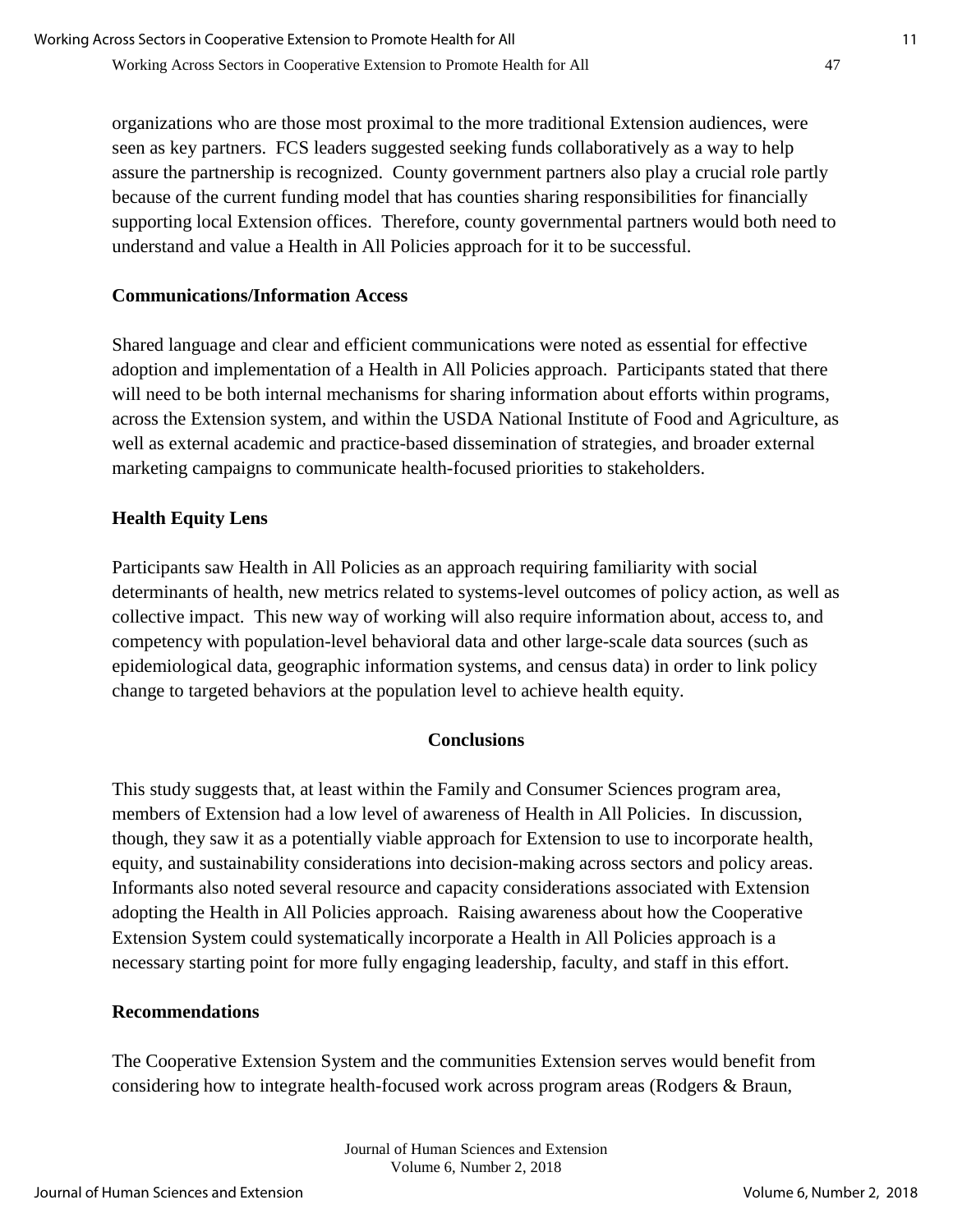2015). Although we may have discrete program goals aimed at healthy economies (such as through agriculture and food system development), a healthy planet (such as through forest land management and ecosystem resilience), and healthy people (such as through positive youth development, nutrition, and chronic disease prevention), we have much to gain by synergy for human health impacts.

Traditionally, Extension has worked at the level of the individual, through direct programming, and has evaluated effectiveness as a count of audience reached, knowledge gained, and behaviors changed. As our National Framework for Health and Wellness illustrates (Rodgers & Braun, 2015), Cooperative Extension is a system positioned to transform. We have been challenged to consider a broader, systems-level framework to supplement and increase the reach and effectiveness of our traditional direct education delivery, an intervention approach that takes considerable individual effort for little population health effect (Frieden, 2010). We had previously considered, and through further reflection, believe that a Health in All Policies approach provides the needed broader framework. Extension's multilevel federal, state, and local partnership engages a complex and large network of professionals who could bring valuable expertise to this Health in All Policies programmatic direction.

One example of transformation in practice is the contribution of a number of state Cooperative Extension Services to the Supplemental Nutrition Assistance Program Education (SNAP-Ed) obesity prevention toolkit for states (USDA, 2017). This compendium of multi-level strategies and interventions features evidence-based policy, systems, and environmental change and evaluation tools motivated and supported by the funder that re-characterized SNAP-Ed programming to address not only direct nutrition education but also to work upstream systematically. By so doing, it facilitates greater and more lasting impact by helping to change the contexts in which economically vulnerable populations enact choices. As our readiness assessment demonstrates, although there are pockets across Extension that have embraced this approach, it is not yet pervasive.

What follows are additional examples of how Extension can and does work across programs, sectors, and sociological levels in ways that could align with a Health in All Policies approach.

**Translational science.** Extension can facilitate healthy community change by mobilizing Extension professionals to raise awareness of local health issues and identify need for policy and systems change. Extension employs professionals who are experts in their disciplines and chosen fields of practice, with an expectation that they will translate their research knowledge into actionable information to serve their communities. With training, these subject matter experts could have a practical understanding of how health plays out in all Extension policies and programs. Tapping into those translational skills, trained Extension professionals can decipher the epidemiology of community health issues to further explain trends and highlight the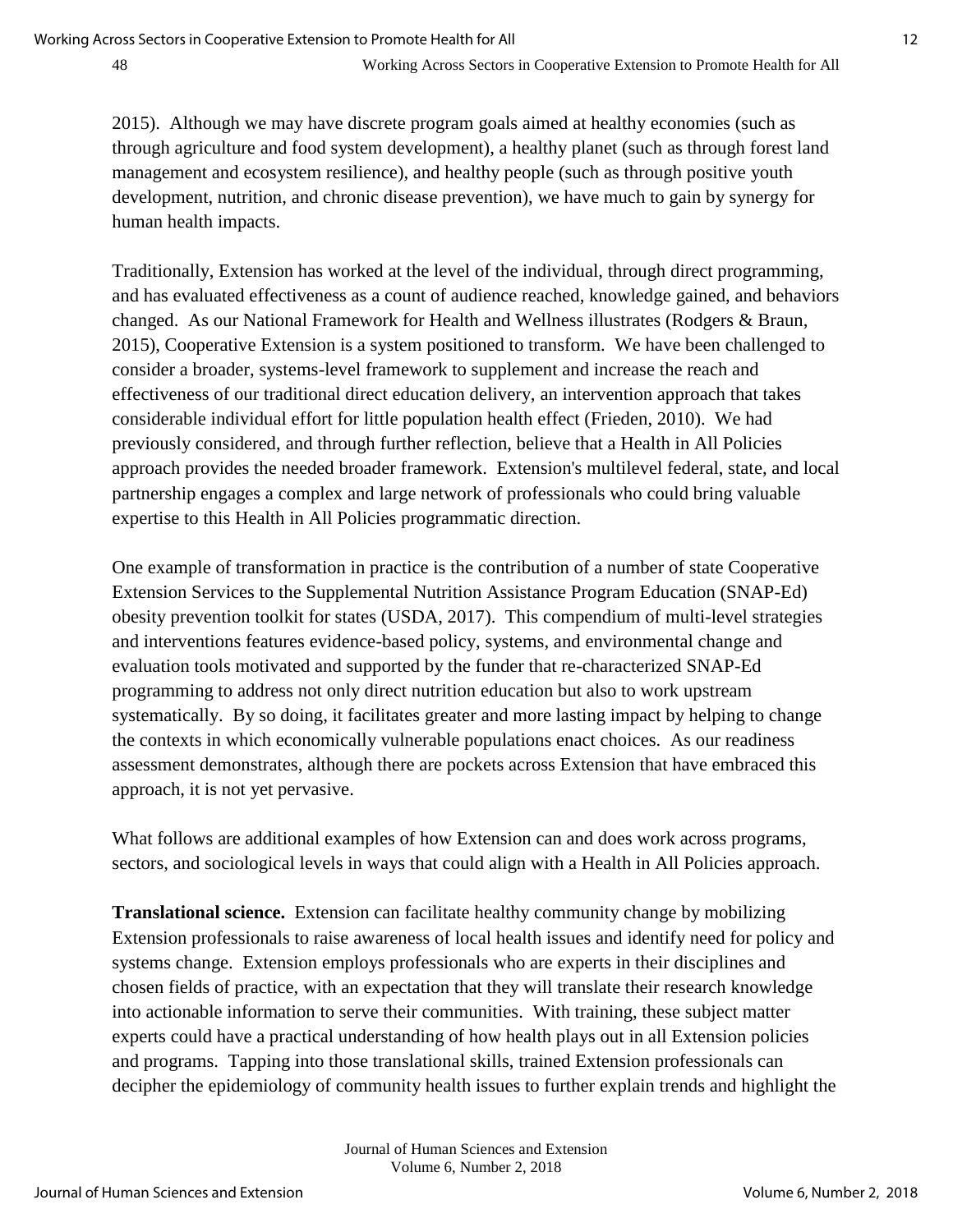health and equity issues. Given that Extension professionals and Extension research facilities are embedded in communities, they can help frame issues and discuss solutions based on the priorities set by various community stakeholders, policy makers, and politicians.

Using a Health in All Policies lens, Extension, as a highly trusted information source, can provide detailed, community-supporting background on these issues; identify gaps in policies that disproportionately burden some groups more than others; and inform on best policy practices and system efficiencies.

**Facilitating multisectoral collaboration.** Changes to the health of a community come from working across all sectors of influence, such as health, education, business, public health, government, human services, and community organizations (Marmot, 2005; Resnik, 2007). For example, transportation policies can encourage physical activity (pedestrian- and bicycle-friendly community design); school policies can improve access to local agriculture in school meals and physical activity for all students; and natural resource and land use policies can affect housing, agricultural production, and recreation. Working with only one sector is not an effective way to gain long-term sustainable changes. Infusing health into all policies requires intersectoral efforts. Extension often works across levels of influence and engages partners to come together around issues of improvement. Whether partnering with neighborhood schools, businesses, or councils or working with intersectoral grant teams to discover and solve community problems, Extension already reaches across divides to bring needed programming to the people and places it serves and to benefit multiple partners. Mutually beneficial collaborations are a part of Extension's strength. Much of Extension's work would not progress without stakeholder engagement, shared vested interests, and mutual gains resulting from collaborative and cooperative efforts. Extension is experienced in providing this sort of cross-sector information and analysis for decision making in policy areas from affordable housing (Thering, 2009) to hydraulic fracturing (i.e., fracking) (Peek et al., 2015). Introducing health as one of the considerations would bring additional stakeholders into the conversation.

Another way that Extension can facilitate Health in All Policies efforts is to be the conduit that brings the different sectors together to begin the dialogue and work on creating change. Extension professionals can help identify key influencers that need to be included in the discussion. These influencers may range from community leaders to government and private sector staff. Assembling an informed group of people is necessary in understanding the focal health issue, what each individual sector is currently doing, what efforts can be brought together, and what other efforts are needed. Streamlining resources is necessary to prevent duplication of efforts and to have one solid voice within the community. Multiple efforts with varying messages can pollute efforts and confuse the community. Extension bringing together key influencers can help focus efforts for a larger, collective impact.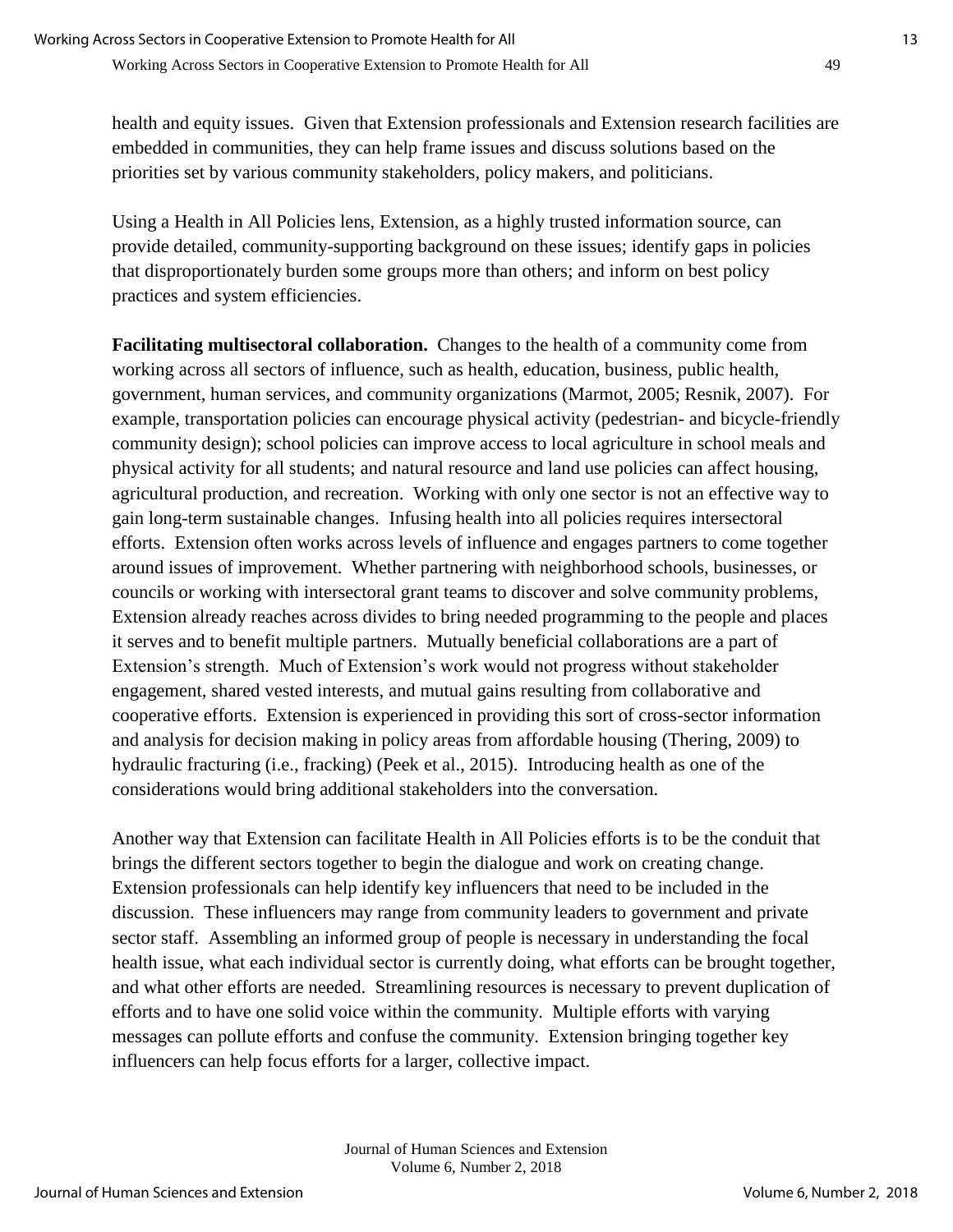**Dissemination and training.** Because of Extension's reach across sectors, Extension can also be used as a channel of dissemination for changes to policies that have been made. Extension has direct lines of access within communities and can help inform the public on policy implementation, changes, and implications. Extension is a resource for information for its communities and can provide education to the public on how they are, or could be, impacted by policies. Extension personnel can coordinate their resources and assist with facilitating placebased information to concentrate the messages in areas of highest need, impact, and effort.

Extension's efforts and effectiveness are increased when we expand our audience beyond the general public. By providing education to other organizational professionals, we can prepare them to facilitate Health in All Policies within their home organizations. Whether the organization is a place of worship or the local courthouse, health improvement efforts have to occur on multiple levels, through multiple venues, and in multiple settings. Extension professionals can implement train-the-trainer types of settings to further Health in All Policies work.

#### **Implications for Practice**

There is movement towards incorporating more upstream, systems level work in Extension efforts to better address health inequities and the social and structural barriers that determine the ability of individuals and groups to easily make informed choices about their health (Andress & Fitch, 2016; Auguste, Garcia, Headrick, & Shelnutt, 2017). At the same time, there are substantial challenges to expanding this effort. Incorporating a health and health equity-focused systems model throughout Extension and across program areas will require first increasing the perceived value of these impacts and then targeting professional development within the system. As the program leaders responding to our readiness assessment noted, in order for Cooperative Extension Health in All Policies initiatives to be successful, and in order to justify resource allocation and funding, "health" will need to be explicitly integrated as an objective into strategic planning system-wide. Preliminary efforts to do this at the national level have begun through the "Healthy Food Systems, Healthy People" initiative that calls for collaborations and integration among agriculture, food, nutrition, and health care systems in order to improve health and reduce chronic disease (Association of Public and Land-grant Universities, 2016).

The results of this study also pointed out the need for skills-based professional development training to support Health in All Policies work. The ECOP Health in All Policies Education team launched the first steps in that effort and developed an online training module to begin to build Health in All Policies capacity of Extension practitioners as partners in decision-making processes and outcomes around health. This online course illustrates how Health in All Policies can be used as a strategy for achieving population health outcomes. It also advocates for Extension professionals to adopt a Health in All Policies approach within their programs and to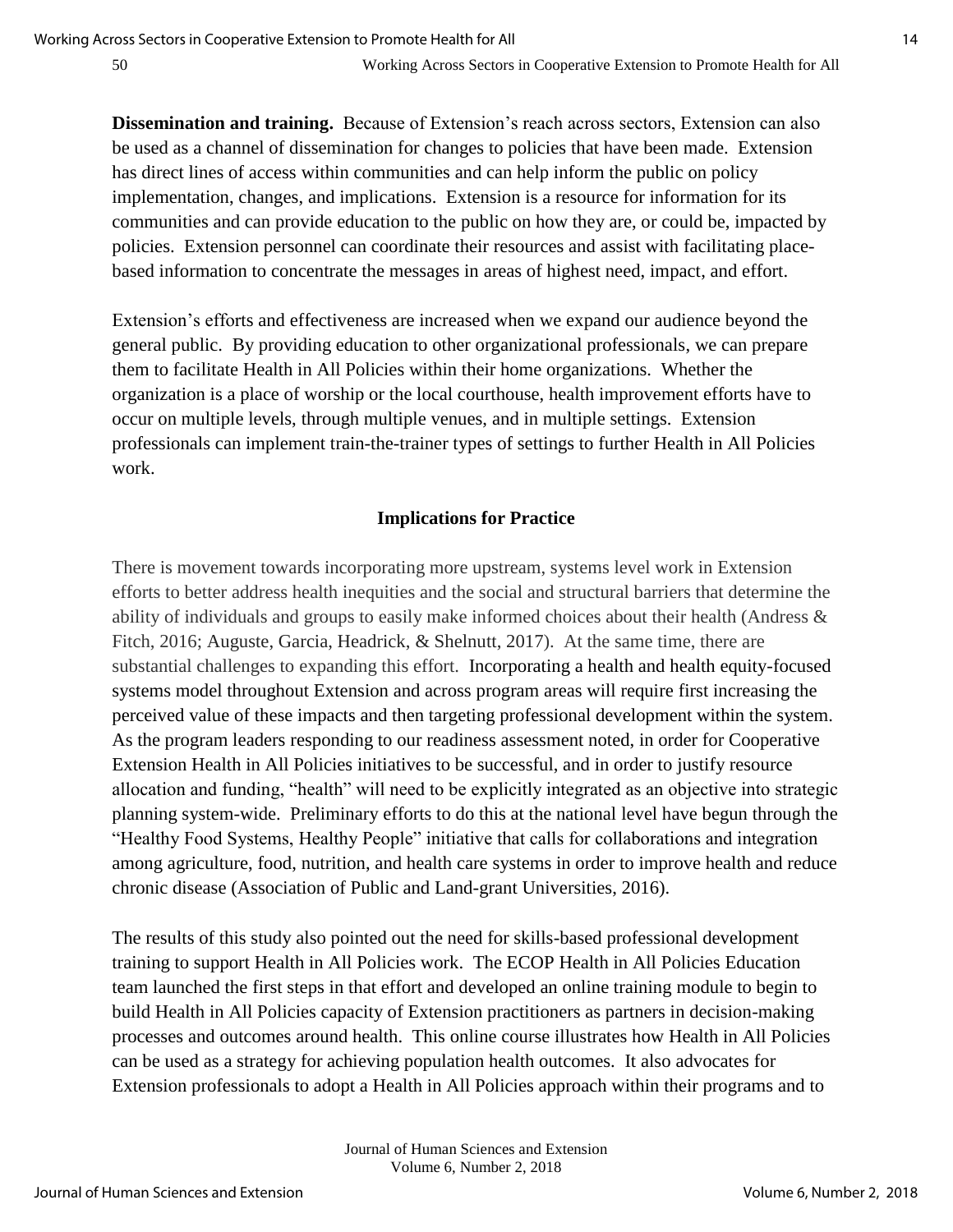work across disciplines in Extension programmatic areas when engaging in this work. This free, online course, Extension Health in All Policies: Building Cross-Program Awareness for Health Impacts of Decision-Making, is available at https://pace.oregonstate.edu/catalog/extensionhealth-all-policies-hiap. Additional trainings that support the development of specific competencies that staff need in order to engage successfully in Health in All Policies, similar to public health competencies, could be adapted to be specific to the Extension system.

Systematically pursuing Health in All Policies initiatives will also require outreach to our community partners and stakeholders to help expand their sense of who Extension is and what we are capable of doing. Support for this outreach will need to incorporate evidence of the reach and effectiveness of Health in All Policies approaches. These evaluation activities will require systems-level approaches to evaluation that incorporate sophisticated quantitative and qualitative methodologies that move beyond some of the more traditional approaches to evaluating direct service programming (Thering, 2009; Trickett et al., 2011).

Advances in systems science methodologies offer particular promise in uncovering both powerful general strategies and the means to tailor them for sustainable application in specific communities (Economos & Hammond, 2017). These can be incorporated into practice-based frameworks for Health in All Policies evaluation (Gase et al., 2016).

This preliminary work in assessing the Cooperative Extension System's readiness and needs focused on the program areas most likely to be familiar with and experienced in a Health in All Policies approach – those in Family and Consumer Sciences. Although this is a limitation in that the broader Extension community is not represented, we felt that starting with an audience somewhat familiar with the topic would allow us to identify Extension-specific "talking points" for those for whom the concept is less familiar.

Going forward, it is important to recognize that a Health in All Policies effort is by its nature cross-level and multisectoral. Efforts to raise awareness and competencies in this approach will need to expand to engage the agricultural, natural resource, community development, and other program areas and to incorporate field staff and volunteers, as well as program leaders and specialists. A successful implementation requires awareness, buy-in, and training throughout the Cooperative Extension System.

Finally, in order for Health in All Policies work to be widely taken up and to become sustainable within the Cooperative Extension System, it will need to be labeled as a priority and funded as such. The funding can come from cross-sector competitive opportunities from partnered sponsors, both traditional ones, such as the U.S. Department of Agriculture, and new partnerships, such as the recent joint efforts between 4-H and the Robert Wood Johnson Foundation, to fund efforts aligned with building a community culture of health.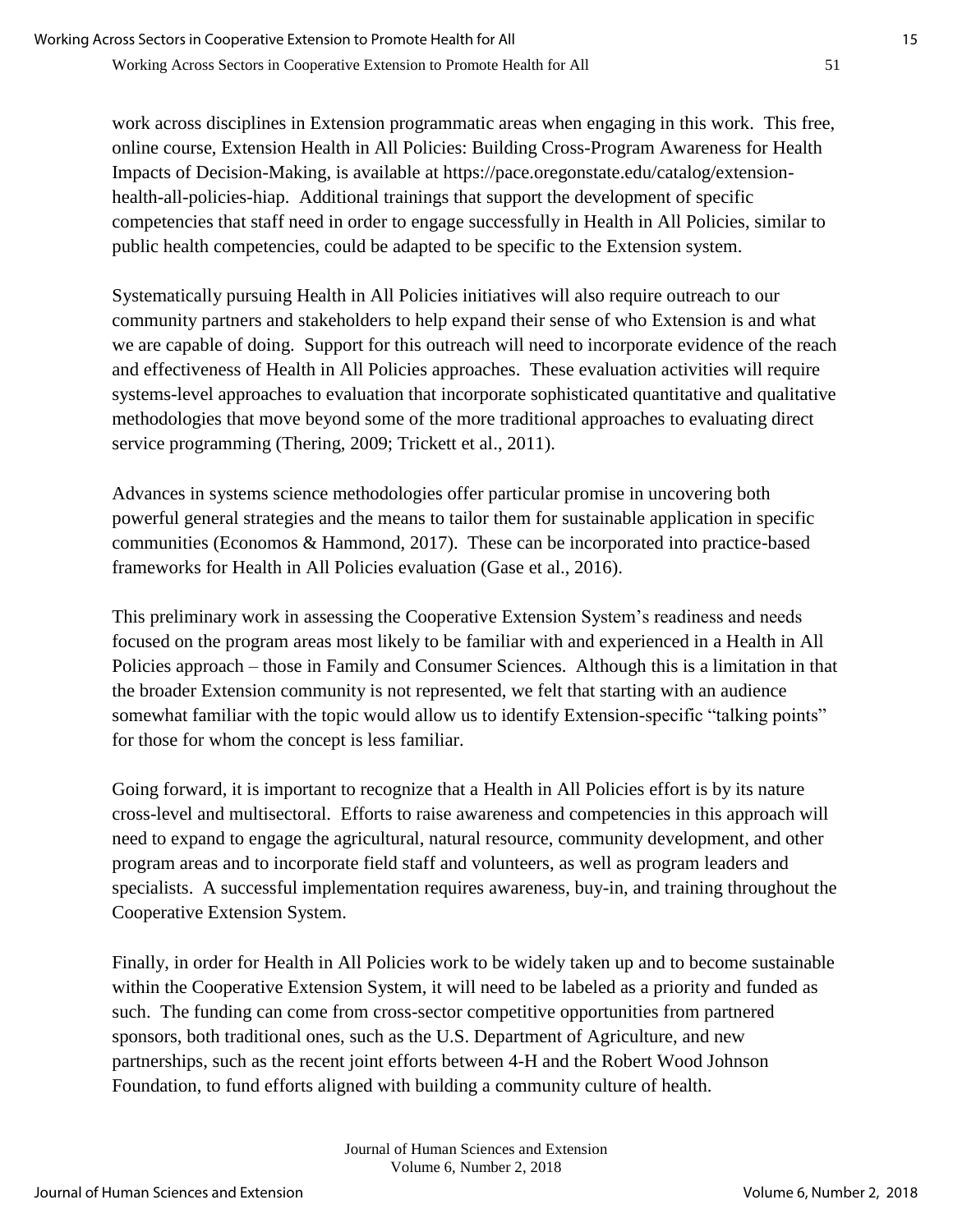Although there are challenges to adopting and working within a Health in All Policies framework, by embracing this approach, Extension can substantially enhance its contributions to improvements in population health to help meet our 21st century goal to "increase the number of Americans who are healthy at every stage of life" (Braun et al., 2014, p. 4).

#### **References**

- American Public Health Association. (2017). *Health in All Policies*. Retrieved from https://www.apha.org/topics-and-issues/health-in-all-policies
- Andress, L., & Fitch, C. (2016). Rural health inequities and the role of Cooperative Extension. *Journal of Extension*, *54*(3), Article 3FEA4. Retrieved from https://www.joe.org/joe/2016june/a4.php
- Association of Public and Land-grant Universities. (2016, January). *Healthy Food Systems, Healthy People: An initiative of the Association of Public and Land-grant Universities.*  Retrieved from http://www.aplu.org/library/healthy-food-systems-healthy-people/file
- Association of State and Territorial Health Officials. (2013, January). *Health in All Policies: Strategies to promote innovative leadership.* Retrieved from http://www.astho.org/Programs/Prevention/Implementing-the-National-Prevention-Strategy/HiAP-Toolkit
- Auchincloss, A. H., & Diez Roux, A. V. (2008). A new tool for epidemiology: The usefulness of dynamic-agent models in understanding place effects on health. *American Journal of Epidemiology, 168*(1), 1–8. doi:10.1093/aje/kwn118
- Auguste, K., Garcia, E., Headrick, L., & Shelnutt, K. (2017). PSE approaches to expand reach in SNAP-Ed programming, *Journal of Nutrition Education and Behavior*, *49*(7), S96. doi:10.1016/j.jneb.2017.05.171
- Bickenbach, J. (2015). WHO's definition of health: Philosophical analysis. In T. Schramme & S. Edwards (Eds), *Handbook of the philosophy of medicine* (pp. 961–974). Dordrecht, Netherlands: Springer.
- Bleich, S. N., Jarlenski, M. P., Bell, C. N., & LaVeist, T. A. (2012). Health inequalities: Trends, progress, and policy. *Annual Review of Public Health*, *33*, 7–40. doi:10.1146/annurevpublhealth-031811-124658
- Braun, B., Bruns, K., Cronk, L., Kirk Fox, L., Koukel, S., Le Menestrel, S., . . . Warren, T. (2014). *Cooperative Extension's National Framework for Health and Wellness*. Retrieved from https://nifa.usda.gov/resource/national-framework-health-and-wellness
- Brownell, K., Kersh, R., Ludwig, D. S., Post, R. C., Puhl, R. M., Schwartz, M. B., & Willett, W. C. (2010). Personal responsibility and obesity: A constructive approach to a controversial issue. *Health Affairs (Millwood), 29*(3), 379–387. doi:10.1377/hlthaff.2009.0739
- Centers for Disease Control and Prevention. (2011). *Impact of the built environment on health*. Retrieved from https://www.cdc.gov/nceh/publications/factsheets/impactofthebuiltenvi ronmentonhealth.pdf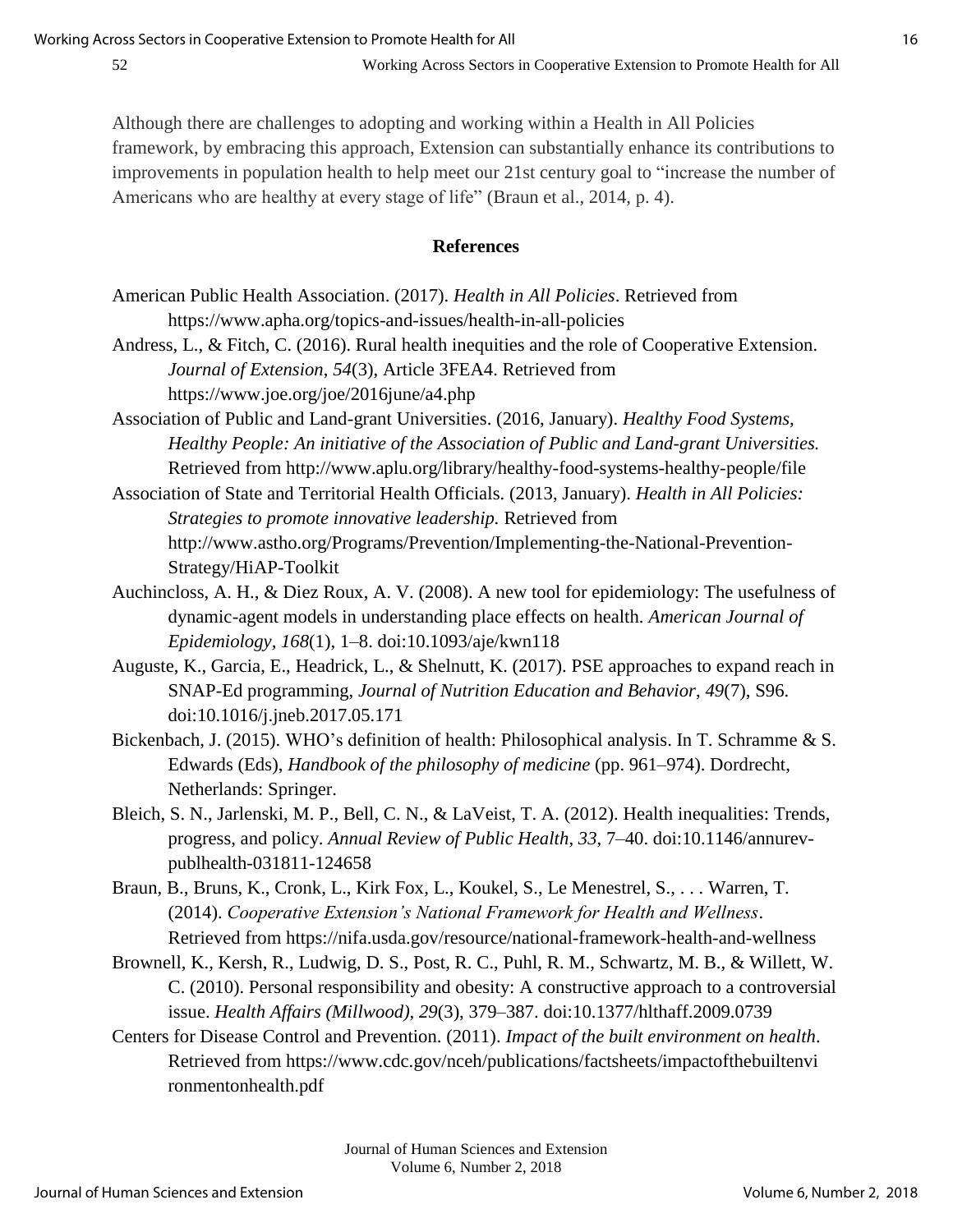- Centers for Disease Control and Prevention. (2016). *Health in All Policies*. Retrieved from https://www.cdc.gov/policy/hiap/index.html
- Economos, C. D., & Hammond, R. A. (2017). Designing effective and sustainable multifaceted interventions for obesity prevention and healthy communities. *Obesity, 25*(7), 155–156. doi:10.1002/oby.21893
- Edwards, R., Jumper-Thurman, P., Plested, B. A., Oetting, E. R., & Swanson, L. (2000). The community readiness model: Research to practice. *Journal of Community Psychology*, *28*(3), 291–307. doi:10.1002/(SICI)1520-6629(200005)28:3<291::AID-JCOP5>3.0. CO;2-9
- Extension Committee on Policy. (2015, February 5). *Cooperative Extension health implementation 2015-2018 charge to action teams* [Memo].
- Frieden, T. R. (2010). A framework for public health action: The health impact pyramid. *American Journal of Public Health*, *100*(4), 590–595. doi:10.2105/AJPH.2009.185652
- Galvez, M. P., Pearl, M., & Yen, I. H. (2010). Childhood obesity and the built environment: A review of the literature from 2008-2009. *Current Opinions in Pediatrics, 22*(2), 202–207. doi:10.1097/MOP.0b013e328336eb6f
- Gase, L. N., Schooley, T., Lee, M., Rotakhina, S., Vick, J., & Caplan, J. (2016). A practicegrounded approach for evaluating Health in All Policies initiatives in the United States. *Journal of Public Health Management and Practice*, *23*(4), 339–347. doi:10.1097/PHH.0000000000000427
- Hsieh, H. F., & Shannon, S. E. (2015). Three approaches to qualitative content analysis. *Qualitative Health Research*, *15*(9), 1277–1288. doi:10.1177/1049732305276687
- John, D. (2015, October 27). *Building Cooperative Extension's capacity to support Health in All Policy issues education: A case for strategic planning* [Video webinar]. Retrieved from https://learn.extension.org/events/2287
- Katz, D. L. (2009). School-based interventions for health promotion and weight control: Not just waiting on the world to change. *Annual Review of Public Health, 30*, 253–272. doi:10.1146/annurev.publhealth.031308.100307
- Kawachi, I., & Subramanian, S. V. (2007). Neighborhood influences on health. *Journal of Epidemiology & Community Health 61*(1), 3–4. doi:10.1136/jech.2005.045203
- LaVeist, T., Pollack, K., Thorpe, R., Fesahazion, R., & Gaskin, D. (2011). Place, not race: Disparities dissipate in southwest Baltimore when black and whites live under similar conditions. *Health Affairs, 30*(10), 1880–1887. doi:10.1377/hlthaff.2011.0640
- Marmot, M. (2005). Social determinants of health inequalities. *The Lancet*, *365*(9464), 1099– 1104. doi:10.1016/S0140-6736(05)71146-6
- McGinnis J. M., Williams-Russo, P., & Knickman, J. R. (2002). The case for more active policy attention to health promotion. *Health Affairs*, *21*(2), 78–93. doi:10.1377/hlthaff.21.2.78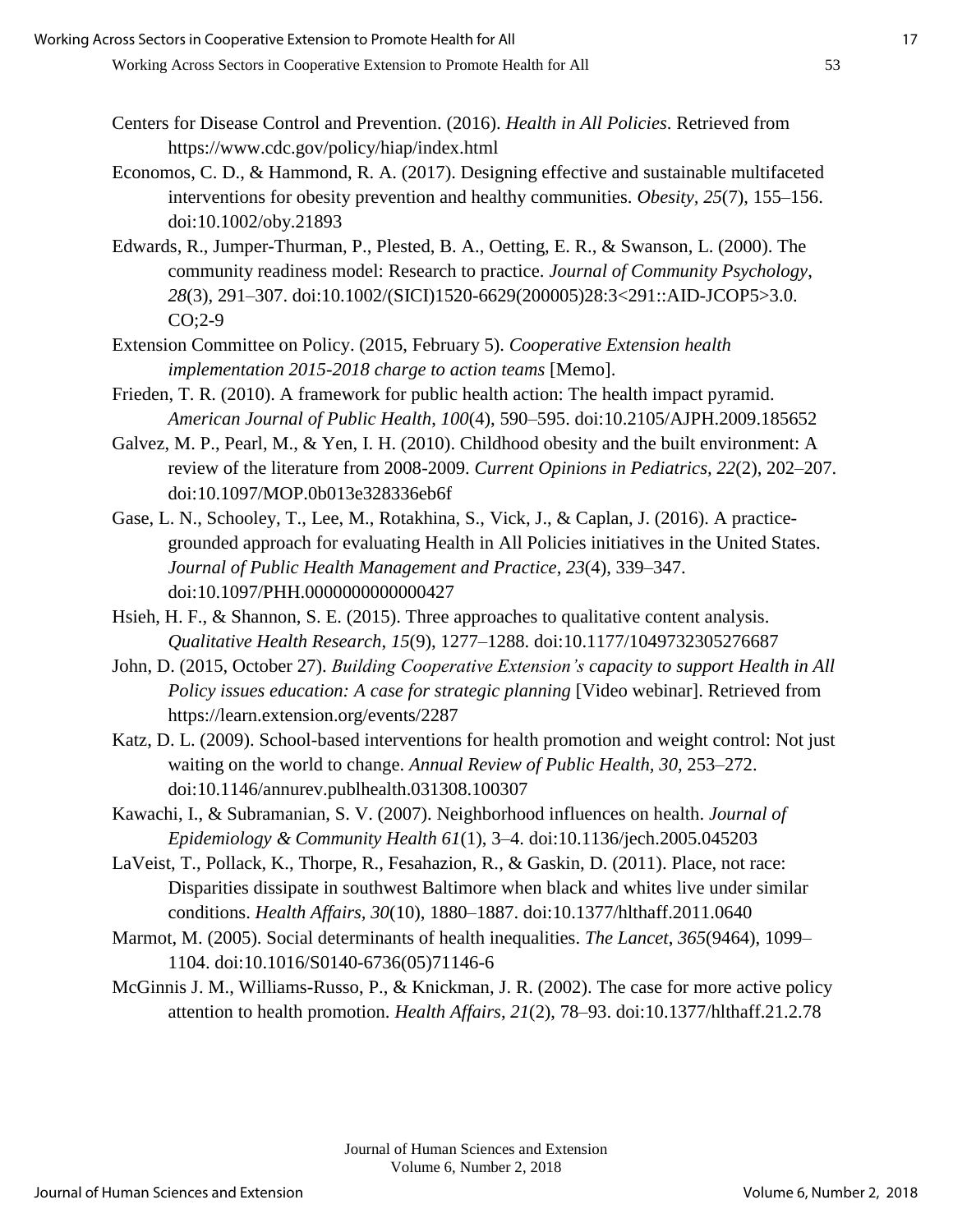- Oetting, E., Plested, R., Edwards, P., Thurman, K., Kelly, J., Beauvais, F., & Stanley, L. (2014). *Community readiness for community change: Tri-ethnic Center community readiness handbook* (2<sup>nd</sup> ed.). Retrieved from http://triethniccenter.colostate.edu/docs/CR\_Hand book\_8-3-15.pdf
- Peek, G., Sanders, L. D., Shideler, D., Ferrell, S. L., Penn, C. J., & Halihan, T. (2015). Framing a public issue for Extension: Challenges in oil and gas activity. *Journal of Extension*, *53*(5), Article 5FEA1. Retrieved from http://www.joe.org/joe/2015october/a1.php
- Resnik, D. B. (2007). Responsibility for health: Personal, social, and environmental. *Journal of Medical Ethics, 33*(8), 444–445. doi:10.1136/jme.2006.017574
- Rodgers, M., & Braun, B. (2015). Strategic directions for Extension health and wellness programs. *Journal of Extension, 53*(3), Article 3TOT1. Retrieved from https://www.joe.org/joe/2015june/tt1.php
- Rudolph, L., Caplan, J., Ben-Moshe, K., & Dillon, L. (2013). *Health in All Policies: A guide for state and local governments*. Washington, DC and Oakland, CA: American Public Health Association and Public Health Institute. Retrieved from https://www.apha.org/topics-andissues/health-in-all-policies
- Sallis, J. F., & Glanz, K. (2009). Physical activity and food environments: Solutions to the obesity epidemic. *The Milbank Quarterly, 87*(1), 123–154. doi:10.1111/j.1468- 0009.2009.00550.x
- Thering, S. (2009). A methodology for evaluating transdisciplinary collaborations with diversity in mind: An example from the Green Community Development in Indian Country initiative. *Journal of Extension*, *47*(3), Article 3FEA2. Retrieved from https://joe.org/joe/2009june/a2.php
- Trickett, E. J., Beehler, S., Deutsch,C., Green, L. W., Hawe, P., McLeroy, K., . . . Trimble, J. E. (2011). Advancing the science of community-level interventions. *American Journal of Public Health, 101*(8), 1410–1419. doi:10.2105/ AJPH.2010.300113
- U.S. Department of Agriculture. (n.d.). *Cooperative Extension System*. Retrieved from https://nifa.usda.gov/cooperative-extension-system
- U.S. Department of Agriculture. (2017). *SNAP-Ed toolkit: Obesity prevention interventions and evaluation framework*. Retrieved from https://snapedtoolkit.org/
- World Health Organization. (2008). *Closing the gap in a generation: Health equity through action on the social determinants of health. Commission on Social Determinants of Health final report.* Geneva, Switzerland: World Health Organization. Retrieved from http://www.who.int/social\_determinants/thecommission/finalreport/en/
- World Health Organization. (2017). *Health in All Policies: Framework for country action*. Retrieved from http://www.who.int/healthpromotion/frameworkforcountryaction/en/

*Michele Walsh*, PhD, is an Associate Professor in Family Studies and Human Development and the Extension Specialist for Evaluation at the University of Arizona. Her work is in the design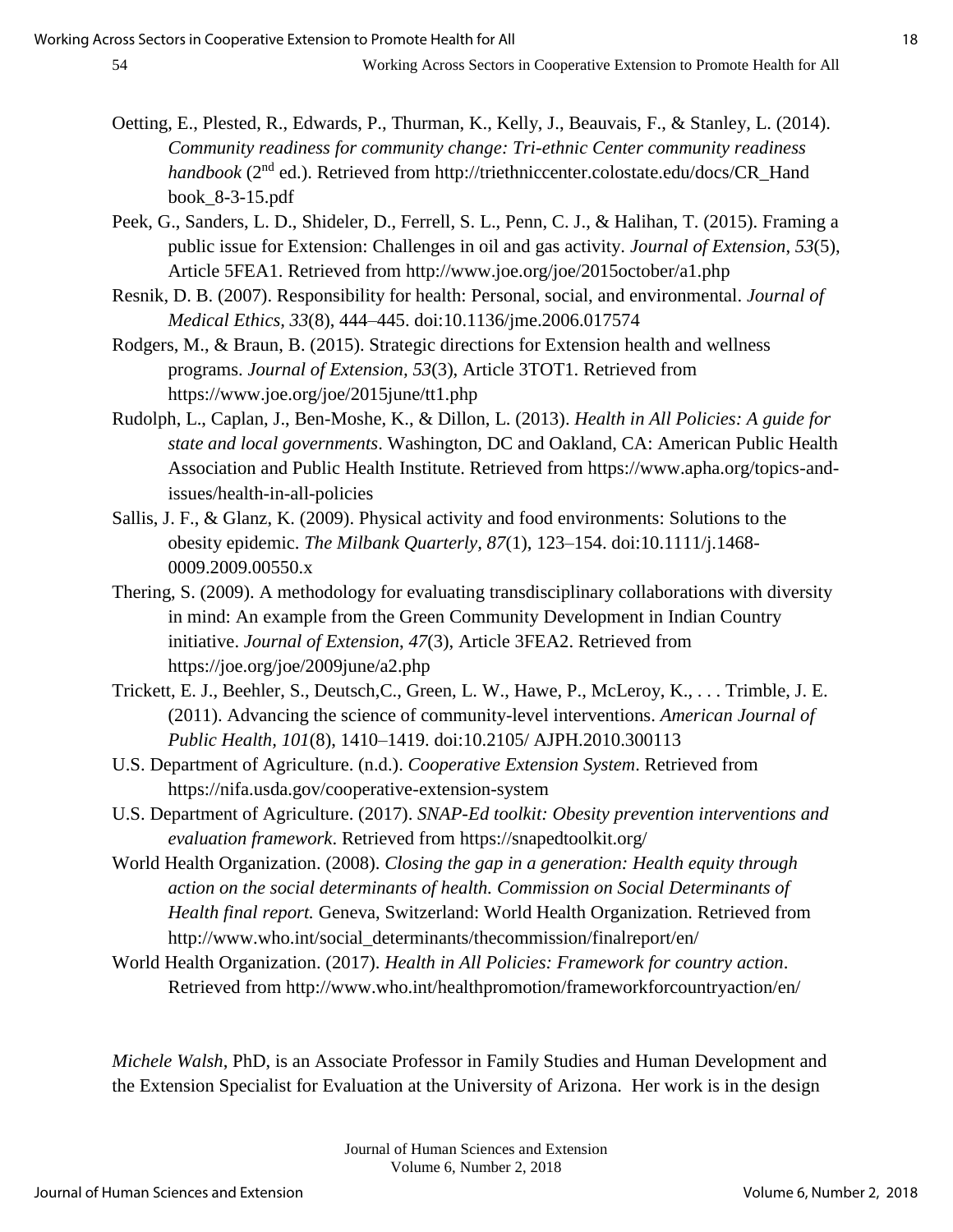and implementation of community-based studies of social and health-related issues, with a particular focus on identifying and measuring social and cultural factors that impact health and well-being.

*Deborah John*, PhD, is an Associate Professor of Biological and Population Health Sciences and Extension Specialist for Health Equity and Place in the College of Public Health and Human Sciences at Oregon State University. Her integrated research, education, and Extension work focuses on sustainable, socioenvironmental systems change to improve health and equity in rural populations.

*Nicole Peritore*, PhD, is an Assistant Professor at Augusta University. She teaches courses about nutrition and community health with research focusing on creating healthy communities from the micro to macro levels.

*Andrea Morris*, PhD, MCHES, is a Health and Nutrition Specialist with the Urban Affairs New and Nontraditional Programs Unit of Alabama Cooperative Extension System at Alabama A&M University. She provides leadership for both the Urban Supplemental Nutrition Assistance Program-Ed (USNAP-Ed) and Urban Expanded Food and Nutrition Education Program (UEFNEP) in metropolitan statistical areas within the state of Alabama.

*Carolyn Bird*, PhD, is an Associate Professor of Family Resource Management and Extension Specialist at North Carolina State University. Dr. Bird conducts applied research with a focus on the community and family interconnections. Her teaching and research examines connections between health, economic well-being, policy, and community.

*Marion Ceraso*, MHS, MA, is an Associate Professor of Practice with Oregon State University's College of Public Health and Human Sciences and with the Extension Family and Community Health program. Her research, teaching, and program interests focus on the impact of public policies on health and health equity, partnerships for community health improvement, and the use of journalistic tools in the investigation and communication of public health issues.

*Sarah Eichberger*, MPH, RD, provides leadership and supervision in the area of health and nutrition at Michigan State University Extension. As a Supervising Educator, Sarah leads a team of 11 staff who deliver direct education nutrition programming and public health interventions throughout northwestern and mid-Michigan.

*Rachel Novotny*, PhD, RDN, LD, is Professor of Nutrition at the University of Hawaii at Manoa whose current work focuses on systems change to improve child health in the Pacific region.